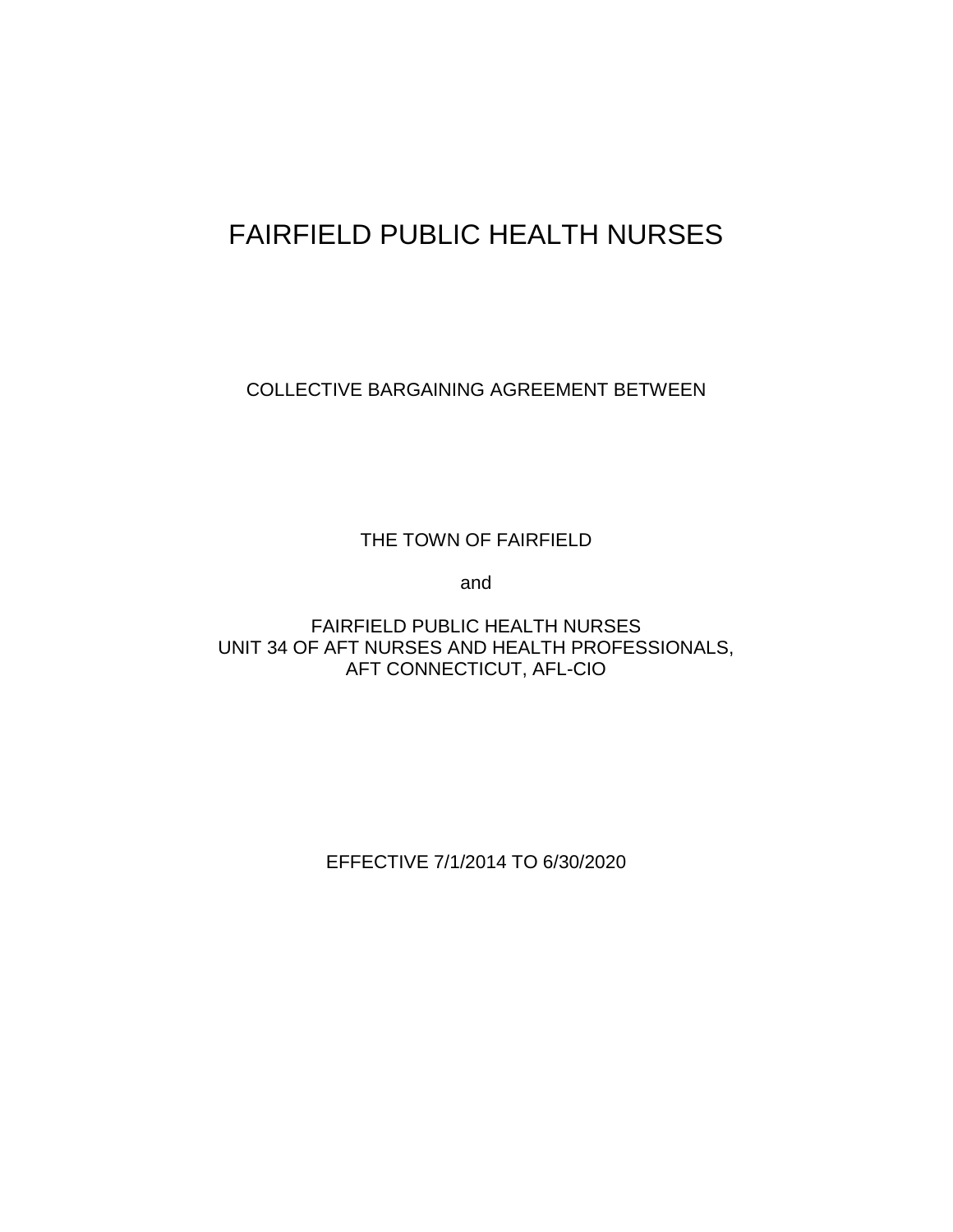# INDEX

|                       |                                           | <b>PAGE</b>    |
|-----------------------|-------------------------------------------|----------------|
| <b>ARTICLE I</b>      | <b>RECOGNITION</b>                        | $\mathbf{3}$   |
| <b>ARTICLE II</b>     | <b>MANAGEMENT</b>                         | $\frac{3}{3}$  |
| <b>ARTICLE III</b>    | PROBATIONARY, PART-TIME AND               |                |
|                       | <b>TEMPORARY EMPLOYEES</b>                |                |
| <b>ARTICLE IV</b>     | <b>SENIORITY</b>                          | 4              |
| <b>ARTICLE V</b>      | <b>HOURS OF WORK</b>                      | 6              |
| <b>ARTICLE VI</b>     | <b>HOLIDAYS</b>                           | $\overline{7}$ |
| <b>ARTICLE VII</b>    | <b>VACATIONS</b>                          | 8              |
| <b>ARTICLE VIII</b>   | <b>SICK OR INJURY LEAVE</b>               | 8              |
| <b>ARTICLE IX</b>     | <b>OCCUPATIONAL DISABILITY</b>            | 9              |
| <b>ARTICLE X</b>      | PROFESSIONAL LIABILITY INSURANCE          | 10             |
| <b>ARTICLE XI</b>     | <b>MATERNITY LEAVE</b>                    | 11             |
| <b>ARTICLE XII</b>    | <b>FUNERAL LEAVE</b>                      | 11             |
| <b>ARTICLE XIII</b>   | OTHER LEAVES OF ABSENCE                   | 12             |
| <b>ARTICLE XIV</b>    | <b>HEALTH AND SAFETY</b>                  | 13             |
| <b>ARTICLE XV</b>     | <b>RETIREMENT PLAN</b>                    | 13             |
| <b>ARTICLE XVI</b>    | <b>HEALTH AND WELFARE</b>                 | 14             |
| <b>ARTICLE XVII</b>   | <b>STAFF EDUCATION</b>                    | 18             |
| <b>ARTICLE XVIII</b>  | <b>MISCELLANEOUS</b>                      | 19             |
| <b>ARTICLE XIX</b>    | <b>GRIEVANCE PROCEDURE</b>                | 20             |
| <b>ARTICLE XX</b>     | <b>UNION ACTIVITY</b>                     | 21             |
| <b>ARTICLE XXI</b>    | <b>NO DISCRIMINATION</b>                  | 22             |
| <b>ARTICLE XXII</b>   | <b>CLASSIFICATION AND SALARIES</b>        | 22             |
| ARTICLE XXIII         | <b>TERMINATION</b>                        | 23             |
| <b>ARTICLE XXIV</b>   | PERFORMANCE EVALUATION                    | 23             |
| ARTICLE XXV           | <b>PAST PRACTICE</b>                      | 23             |
| <b>ARTICLE XXVI</b>   | <b>MILITARY LEAVE</b>                     | 24             |
| <b>ARTICLE XXVII</b>  | UNION ACTIVITIES - BUSINESS LEAVE         | 24             |
| <b>ARTICLE XXVIII</b> | <b>DURATION</b>                           | 24             |
| <b>APPENDIX A</b>     | <b>CLASSIFICATION AND SALARY SCHEDULE</b> | 25             |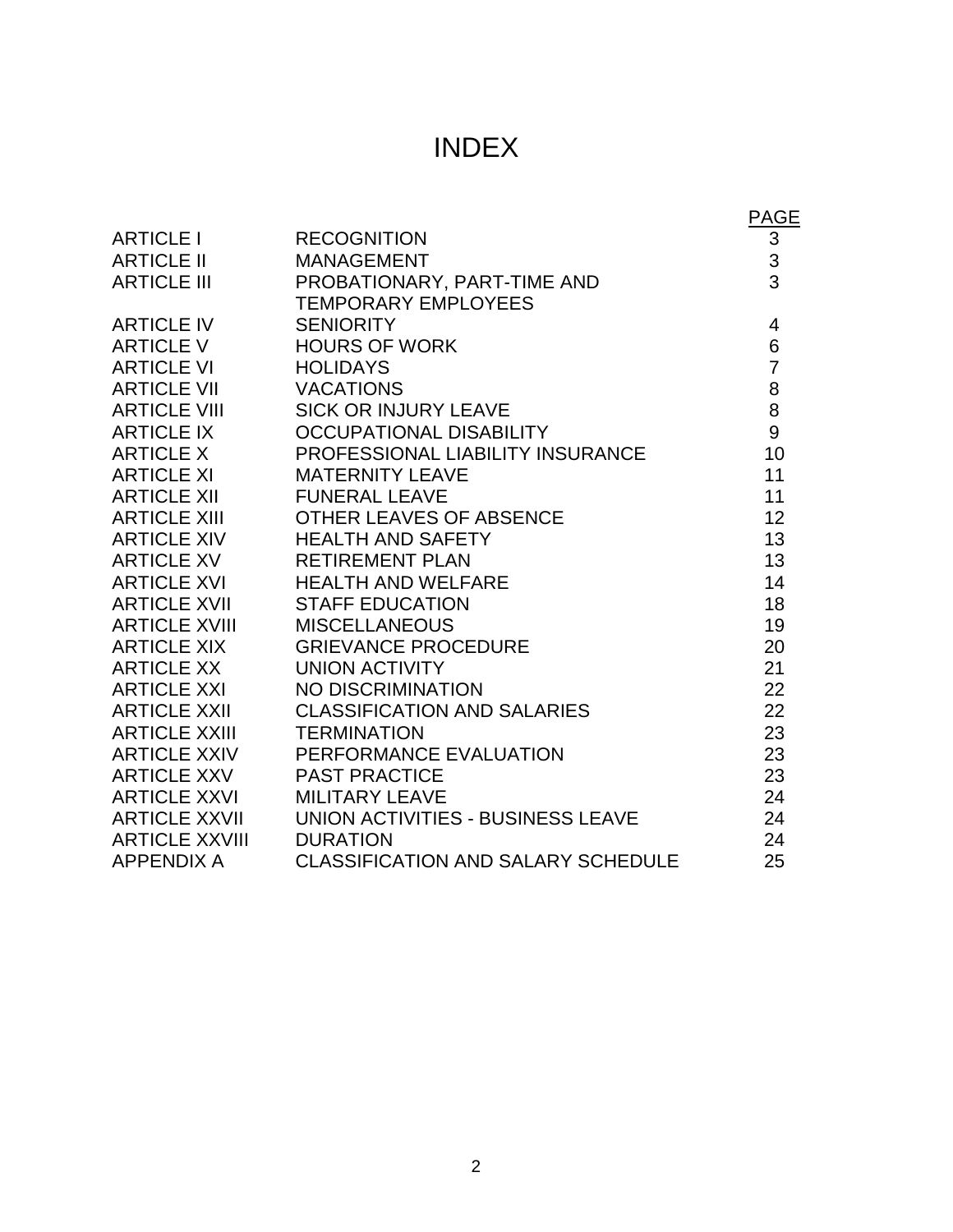The following Contract, effective as of the first day of July, 2014 by and between, respectively, the Town of Fairfield, Fairfield County, Connecticut, hereinafter referred to as the "Town" and the Fairfield Public Health Nurses, Unit 34 of AFT Nurses and Health Professionals – AFT Connecticut, A.F.L. - C.I.O.; hereinafter referred to as the "Union " is designed to maintain and promote a harmonious relationship between the Town of Fairfield and such of its employees who are within the provisions of the Contract in order that more efficient and progressive public services may be rendered.

#### **ARTICLE I - RECOGNITION**

#### Section 1.01

The Town hereby recognizes the Union as the exclusive collective bargaining agent for the bargaining unit consisting of all Public Health Nurses, including Licensed Practical Nurses, employed by the Town of Fairfield on a regular assigned schedule, excluding all supervisors or temporary employees as defined in Article III of this Agreement; on all matters of wages, hours, and conditions of employment as expressed in the terms of the Agreement. This Agreement excludes all nurses, who are not required to work any specific hours, that have registered on a Registry maintained by the Town for the purpose of referring said nurses on an hourly basis for substituting for absent members of the bargaining unit.

#### **ARTICLE II - MANAGEMENT**

#### Section 2.01

The Town of Fairfield reserves and retains, solely and exclusively, all rights and authority as existed prior to the execution of this Agreement. Management's exercise of the foregoing shall not conflict with any provisions of this Agreement. The right of the Town in all respects to manage its business, operations, and affairs; to establish wages, hours of work, and other conditions of employment subject to the applicable collective bargaining statutes of the State of Connecticut, and to change, combine, establish, or discontinue jobs or operations shall be unimpaired. The Town's not exercising any of its rights hereunder, or its exercising of any right in a particular way, shall not be deemed a waiver of any such right or preclude the Town from exercising the same in some other way not in conflict with the expressed terms of this Agreement.

#### **ARTICLE III - PROBATIONARY, PART-TIME, AND TEMPORARY EMPLOYEES**

#### Section 3.01

The first six (6) months of employment for full-time employees and for part-time employees the first 468 hours of employment, shall be considered a probationary period. During such time, the Town reserves the right to discipline, suspend or discharge any employee, and such actions, if necessary, shall not be subject to the grievance procedure. After completing probation, notice in writing from the Director of Health will be submitted to the employee indicating that the probationary period has been successfully completed.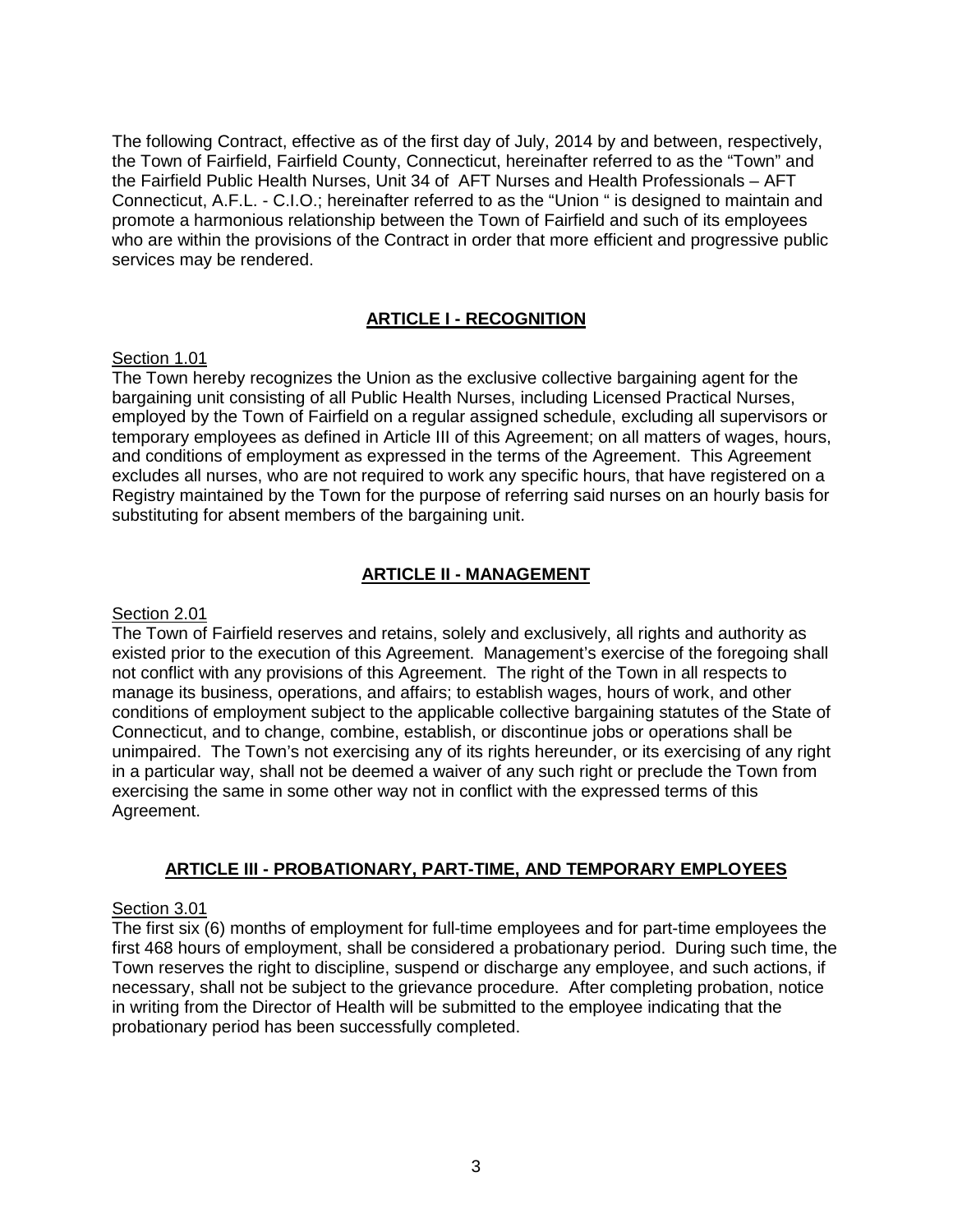#### Section 3.02

Full-time employees are expected to work a thirty-seven and a half hour (37.5) workweek. Current part-time employees are expected to work a nineteen and one-half hour (19.5) workweek. Where part-time employees are eligible for fringe benefits, as set forth in this Agreement, their benefit shall be determined based on a pro-rata share of the benefits earned by full-time employees provided that such proration shall not apply with regard to the professional liability insurance benefit set forth in Article X. To calculate this share, full-time benefits will be multiplied by fifty-two percent (52%) in order to determine the benefits eligibility for part-time employees. If the Town schedules part-time employees to work greater than 19.5 hours per week, then the benefit proration shall be increased accordingly to the appropriate percentage amount in relation to a full-time schedule.

#### Section 3.03

A temporary employee is one employed for a period not to exceed six (6) months, to meet the immediate requirements of the nursing service provided by the Town, generally to replace a fulltime employee who is on a leave of absence or out due to illness or accident. This provision shall not apply to positions, which are specifically funded by grants limited in time.

#### Section 3.04

Probationary employees will be eligible for Holiday Pay and Workers' Compensation benefits as provided in this Agreement.

# **ARTICLE IV - SENIORITY**

#### Section 4.01

Upon satisfactory completion of the probationary period, an employee shall be granted seniority retroactive to the date employment began. All non-probationary employees shall be placed on the appropriate seniority list. The changes agreed upon in this Article shall not result in any adjustments to the current seniority listing for existing employees.

#### Section 4.02

In the event of a lay-off, unless mutually agreed otherwise, seniority shall prevail with the least senior nurse being laid off first and so on. There shall be separate seniority rosters for RN's and LPN's. Based on scheduling and adequate coverage, the order of lay-off shall be as follows:

- a) Temporary
- b) Probationary
- c) Part-time employees not covered by C.G.S. 7-467
- d) Part-time (under 20 hours)
- e) Part-time (under 37 ½ hours with minimum of 20/hrs./wk.)
- f) Full-time employees (minimum of 32.5 scheduled hours per week with 5 hours of flex time)
- g) Full-time employees (minimum of 35 hours per week with 5 hours of flex time)

#### Section 4.03

Nurses being laid off shall receive four (4) weeks' notice of intended lay-off, or pay in lieu thereof.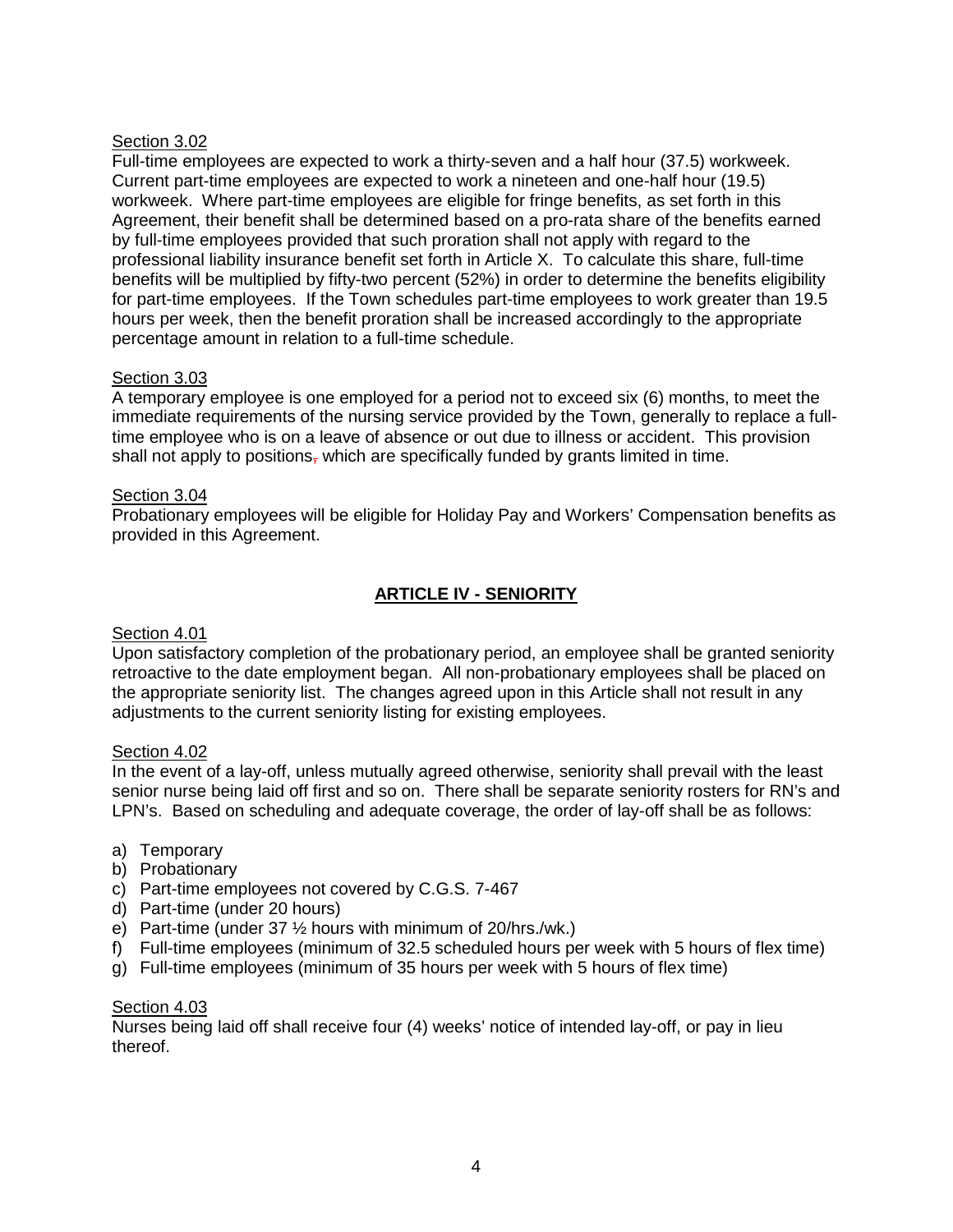#### Section 4.04

Nurses laid off shall be rehired before new employees are hired for up to two (2) years following the date of layoff. Recall shall be done by seniority in the reverse order of layoff.

a) If a nurse declines to accept a position which is a different shift from the one she was laid off from, she shall continue to retain her recall rights for two (2) years following the date of her layoff.

#### Section 4.05

Employees shall lose their seniority if they:

- a) Voluntarily resign.
- b) Are dismissed for just cause.
- c) Are absent for five (5) consecutive days without proper notification to their supervisor or without satisfactory excuse.
- d) Exceed a leave of absence without satisfactory explanation.
- e) Accept employment elsewhere while on leave of absence, except during maternity or education leave.

#### Section 4.06

- a) All job openings, whether the same position or assignments, other than temporary reassignments, based on emergencies, vacation schedules, or sick leave, shall be posted on the Union's bulletin board. Newly created jobs shall be posted for fourteen (14) days and existing jobs for seven (7) days. Although management may simultaneously place advertisements for said positions and assignments during the posting period, said placements of advertisements shall not be a means by management to circumvent the posting process and no appointment to such job shall be made until the expiration of the posting period. The posting notice shall set forth the job title, hours of work, salary range, location and minimum requirements of the job. Employees shall apply for said jobs by submitting their names in writing to the Director of Health or his/her designee before the end of the posting period.
- b) Employees who apply for jobs in accordance with Section 4.06a, above, shall be selected for such jobs based on the following criteria:
	- 1. Education, skills and abilities
	- 2. Evaluation in bargaining unit position (if applicable)
	- 3. Posted job requirements
	- 4. Seniority In the event that multiple candidates are determined to be most qualified for the position, based on the criteria above, then the applicant shall be chosen based on seniority.

#### Section 4.07

When a school day ten-month position becomes vacant, it shall be posted as a school day tenmonth position. If, in accordance with 4.06 above, a member of the bargaining unit does not successfully bid on the open position, the Town shall make a good faith effort to fill the position from outside the bargaining unit on a full-time basis. The Town will fill the position on a parttime basis only as a last resort. Notwithstanding the above, the decision as to whether to fill any vacant position shall be determined by the Town.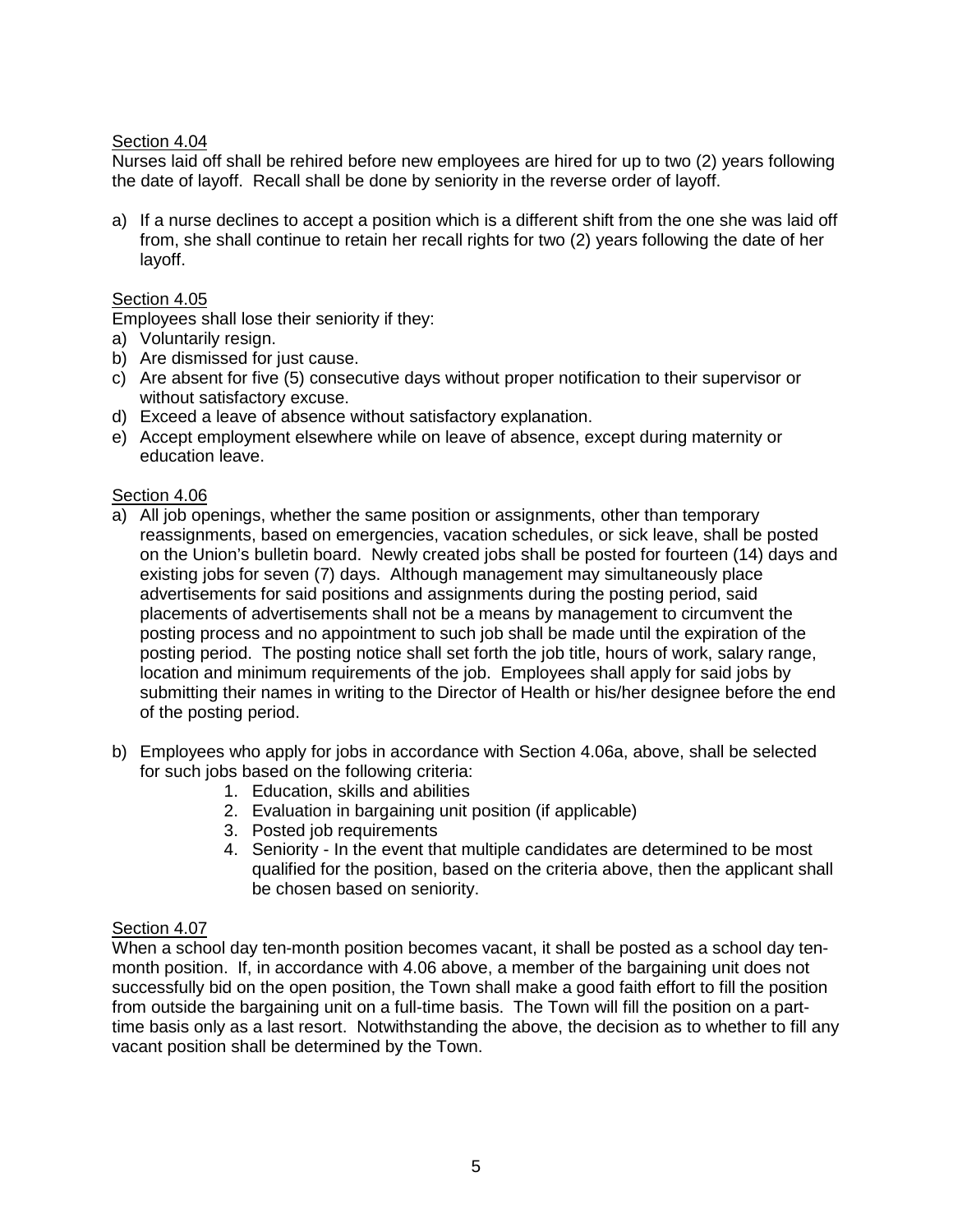#### Section 4.08

Members of the bargaining unit who are available for work substituting for absent members of the bargaining unit will inform the supervisor of their interest and days available in writing. Whenever hours of work are available substituting for a temporarily absent member of the bargaining unit, the hours of work shall first be offered to employees who work less than twenty (20) hours per week based on seniority and days available. The additional hours of work substituting for absent members of the bargaining unit shall not be considered regular duties as defined in the Town of Fairfield ordinances. The additional hours of work shall not change the status of the part-time employee and shall not increase their eligibility for any benefit under this contract. It is understood that part-time employees shall have preference in their "home" school(s). It is further understood that assignments need not be staggered on a day-to-day basis when one individual is available and willing to perform the substitute work. Also, where special needs and/or qualifications are required, the Town will select individuals having the requisite skills and abilities. In filling the substitute vacancies, the individual must answer and be available at the time of the supervisor's call in order to be assigned to the temporary vacancy.

# **ARTICLE V - HOURS OF WORK**

#### Section 5.01

- a) The normal workday and workweek for school day ten-month employees shall continue as established by precedent.
- b) All ten month employees assigned to public or private schools shall work the student calendar of the school where assigned and shall commence work six (6) days immediately prior to the first student day (except as otherwise approved by the Nursing Supervisor), two (2) days which shall be scheduled by the Nurse and Nursing Supervisor; they shall be compensated at their per diem rate for any additional days.

If a nurse is assigned to both public and private schools, or to more than one private school, her calendar shall be designated by the Nursing Supervisor.

#### Section 5.02

The normal scheduled workweek for a full time school nurse shall be thirty-five (35) regularly scheduled hours per week which includes a half hour lunch. In addition, two and one-half  $(2 \frac{1}{2})$ hours per week of flex time are available to be worked as needed. Overtime will be paid at the rate of time and one half when the employee exceeds working thirty-seven and one-half (37  $\frac{1}{2}$ ) hours per week. The scheduled daily hours for a full time or part time school nurse shall be as assigned by the Nursing Supervisor.

A brief respite of not more than ten (10) minutes may be taken in both morning and afternoon.

The normal scheduled workweek for the Public Health Nurse Coordinator shall be thirty-five (35) hours consisting of five days per week, Monday thru Friday, and a daily schedule of eight regularly scheduled consecutive hours as assigned by the Nursing Supervisor which includes one hour for lunch. In addition, two and one half (2 ½) hours per week of flex time are available to be worked as needed. Overtime will be paid at the rate of time and one half when the employee exceeds working thirty-seven and one half (37 ½) hours per week. No employee shall work in excess of thirty-seven and one half  $(37 \frac{1}{2})$  per week without the prior approval of the Nursing Supervisor.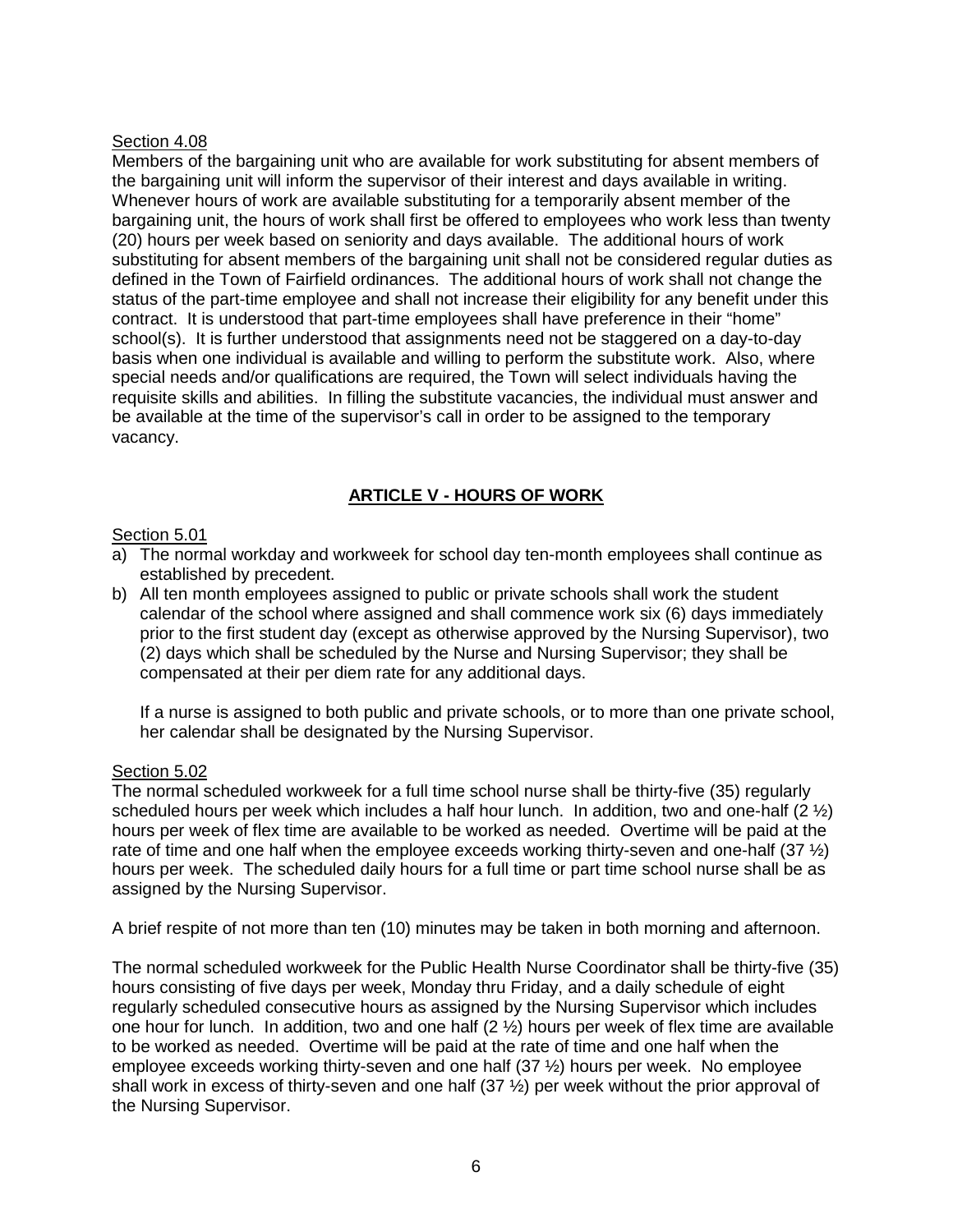#### Section 5.03

Part-time employees shall be paid for the regularly scheduled workdays on days that school openings are delayed or there is an early dismissal. Part-time employees shall be paid for all hours actually worked beyond their regular hours for assessments, SAT's and inclusion meetings, etc. with prior approval from the Nursing Supervisor.

#### Section 5.04

Nurses shall work on emergency or disaster preparedness activities when a state of emergency in declared by the Federal Government, the State of Connecticut or the First Selectman of the Town Of Fairfield. The hours of work shall be determined by the Director of Health in accordance with provisions necessary to protect and preserve the public health. Nurses shall be compensated at time and one half their rate of pay for any hours worked under this section.

Nurses are expected to make reasonable efforts to report for such emergencies, but they may be excused by the Director of Health or his designee for personal reasons, including, but not limited to, illness, child care responsibilities, caretaker responsibilities or personal involvement in the emergency.

The Town shall use reasonable efforts to provide training that accommodates nursing schedules.

#### **ARTICLE VI - HOLIDAYS**

#### Section 6.01

- a) Ten-month full-time employees will receive the same holidays as the teachers according to the public school calendar. Ten-month part-time employees shall also receive the same holidays as ten-month full-time employees and shall be paid four (4) hours for each holiday.
- b) For twelve-month full-time employees the Town will recognize twelve (12) paid holidays per year as follows:
	- New Year's Day<br>
	Martin Luther King Day Veterans' Day Martin Luther King Day President's Day **Thanksgiving Day** Memorial Day Fourth of July Floating Holiday

Good Friday **Friday After Thanksgiving**<br>
Memorial Day **Friday Christmas** Day

Twelve month employees who are required to work on one of the recognized holidays will be paid at the rate of time and one half for all hours worked on that day.

#### Section 6.02

If a holiday falls on a Saturday or Sunday, another day in lieu will be granted.

#### Section 6.03

To be eligible for holiday pay, an employee must work at least one day during the week in which the holiday falls or be on vacation. Employees absent for the entire week on which the holiday falls will have that holiday charged to their Workers' Compensation provision or sabbatical, whichever is applicable. An employee on paid sick leave for that week shall have the holiday(s)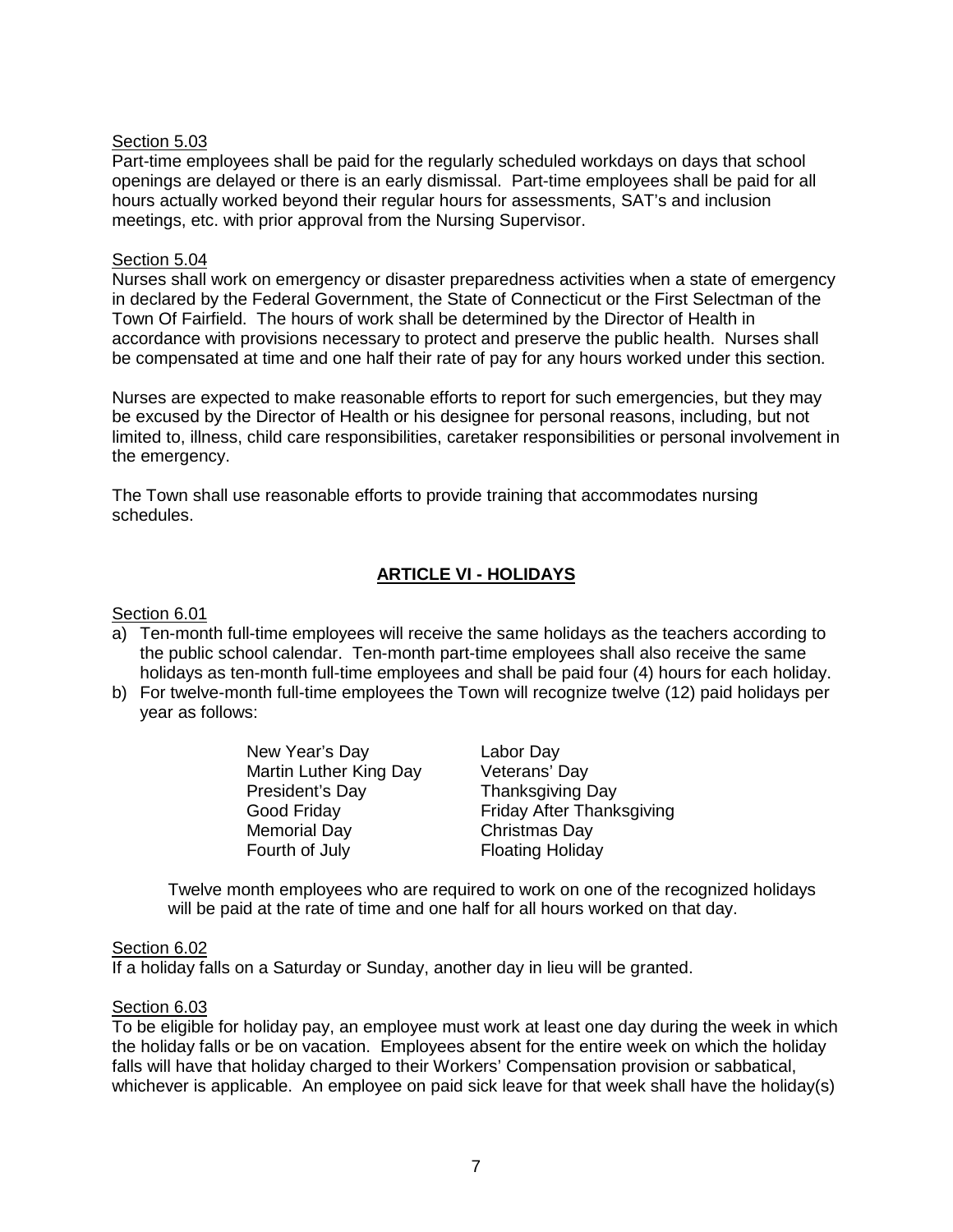charged to the holiday or vacation account whichever is appropriate and the balance of the week to the sick leave account.

#### **ARTICLE VII - VACATIONS**

#### Section 7.01

Vacation entitlement for ten-month employees shall be the vacations according to the school calendar.

#### Section 7.02

The vacation period for all other employees shall be from July  $1<sup>st</sup>$ . through June 30<sup>th</sup> of each year. Vacation time will be earned according to the following schedule:

Years of Service Amount of Vacation 1 year to less than 5 years 5 years to less than 10 years 15 working days 10 years or more<br>
20 years or more<br>
25 working days 20 years or more

1 working day per month to a max of 10 days<br>10 working days

#### Section 7.03

Vacation time earned in one fiscal year must be taken by the end of the next fiscal year (fiscal year - July 1 to June 30). Pay in lieu of vacation will not be permitted.

#### Section 7.04

Paid vacation time is not granted during an employee's probationary period. Vacation without pay during the probationary period may be granted dependent upon staffing needs and the probationary employee's progress with orientation.

#### **ARTICLE VIII - SICK OR INJURY LEAVE**

#### Section 8.01

Effective upon ratification of this agreement, full time employees absent due to non-occupational sickness or injury will receive sick leave benefits according to the following schedule:

**LENGTH OF SERVICE**<br>
6 months to 1 year **DISABILITY BENEFITS**<br>
1 working day at full pay 1 working day at full pay for each month of service not to exceed 6 days 1 year to 5 years 10 working days at full pay 5 years to 10 years 15 working days at full pay Over 10 years 20 working days at full pay

Part-time employees shall be eligible to receive prorated sick leave benefits pursuant to Section 3.02.

#### Section 8.02

Sick leave with pay may be utilized for appointments with physicians or dentists provided that such appointments cannot be scheduled during off duty hours.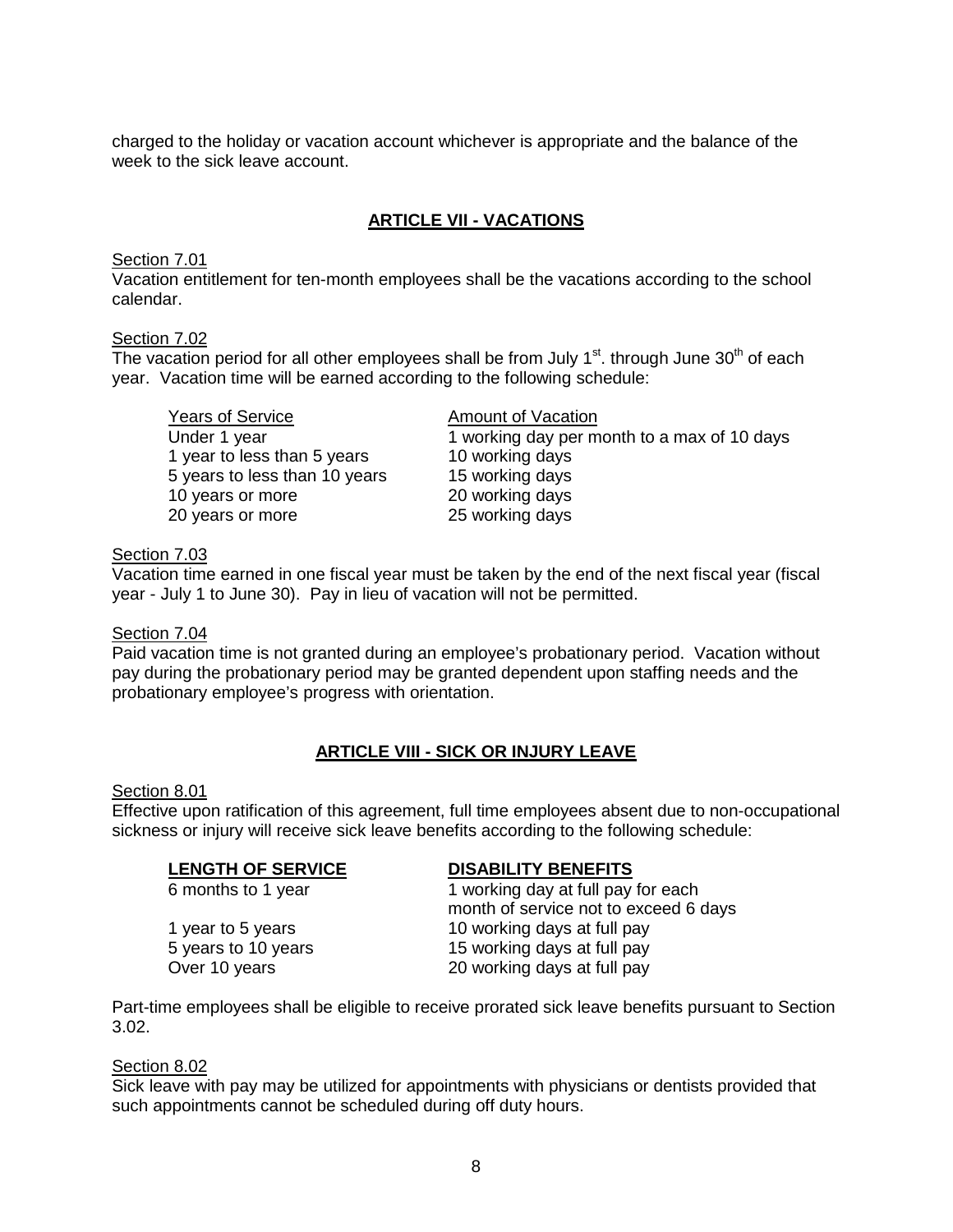#### Section 8.03

An employee's employment date shall determine the length of service and eligibility for benefits described in this Article.

#### Section 8.04

Full-time employees shall be entitled to accumulated ten (10) unused sick days per year up to a maximum of one hundred twenty (120) days. Effective July 1, 2003, the maximum accumulation of unused sick days shall be increased to one hundred twenty five (125) days. Part-time employees shall be eligible for prorated benefits under this section pursuant to Section 3.02.

#### Section 8.05

If an employee is absent because of non-occupational disability and during such absence, while still drawing disability benefits passes an employment date which would entitle the employee to increased duration of benefits, such increase will apply to that current absence.

#### Section 8.06

Payment of disability benefits is dependent upon the employee producing evidence of disability satisfactory to the supervisor. It is the employee's responsibility to keep her supervisor informed as to her status in accordance with past practice. After five (5) consecutive working days of absence, the employee must have a doctor's written release to return to work and she may be required to receive approval from the Town Physician. Said approval, when required, by the Town Physician, will not result in unnecessary delays in returning to work.

#### Section 8.07

For all FMLA leaves of absence, medical benefits will be maintained for the employee and dependents if employee contributions are paid by the employee prior to the start of the leave.

For any additional unpaid leaves within the continuous twelve (12) month period, medical benefits will be maintained for the employee and dependents if paid for by the employee. Unless management deems otherwise, the maximum amount will be based on the COBRA rate and billed on a monthly basis.

## **ARTICLE IX - OCCUPATIONAL DISABILITY**

#### Section 9.01

All employees will be protected under the Worker's Compensation Laws of the State of Connecticut subject to provisions and provided as follows:

- a) Employees must report all occupational injuries immediately to their supervisor so that appropriate reports may be submitted.
- b) Full-time employees will receive occupational benefits based on the following: (Ten month and part-time employees shall receive pro-rated benefit under this section)

## **LENGTH OF SERVICE OCCUPATIONAL DISABILITY BENEFITS**

3 months to 1 year 1 % working days at full pay for each month of service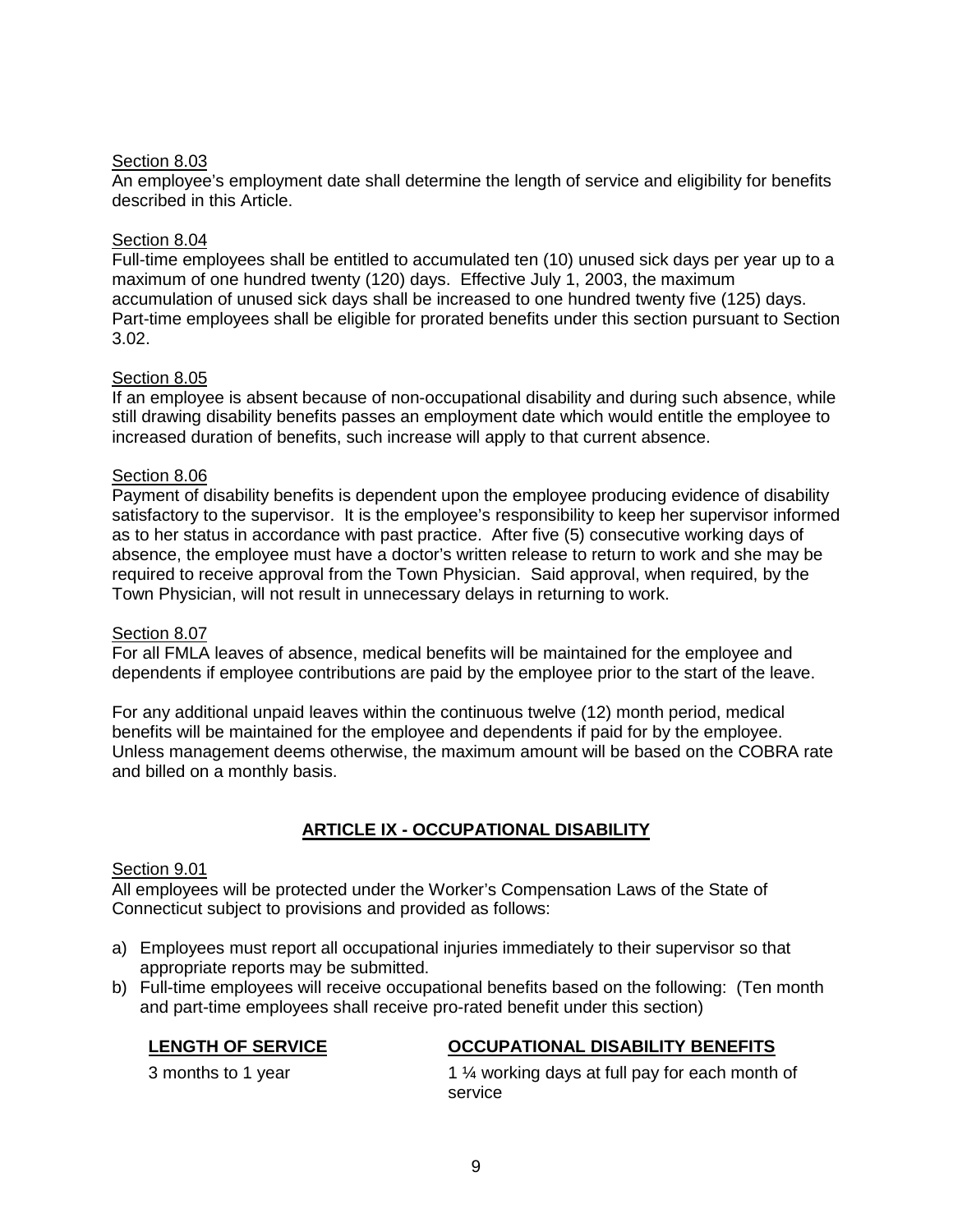| 1 year to 5 years | 30 working days at full pay |
|-------------------|-----------------------------|
| 5 years or more   | 60 working days at full pay |

#### Section 9.02

All Workers' Compensation Benefits representing loss of wages will be assigned to the Town for all periods that the employees may be eligible to receive the above benefits from the Town. When eligibility for full pay is exhausted, payment will continue in according with State Law.

#### Section 9.03

The employee's employment date shall determine the length of service and eligibility for such benefits.

#### Section 9.04

Time absent due to occupational injury shall not be deducted from the non-occupational disability benefits.

#### Section 9.05

Return to full time work for one full week with a doctor's certificate certifying as to recovery from the disability will re-establish eligibility for occupational disability benefits at full pay as described above.

#### Section 9.06

Effective July 1, 2012 the Town will provide Workers' Compensation benefits under the terms of the Connecticut State Workers' Compensation Act provided that any employee who wishes to be paid her/his regular base wages for any day she/he is eligible to receive Workers' Compensation benefits shall be required to utilize one-quarter of one (1) sick day, to the extent such days are available to such employee, in which case the Town shall pay the employee her/his regular base pay for such day subject to the maximum limits presently set forth in Section 9.01 based on length of service.

## **ARTICLE X - PROFESSIONAL LIABILITY INSURANCE**

#### Section 10.01

All employees will be covered under the general liability insurance policy carried by the Employer. This coverage will be limited to the established working hours and the assigned duties during such hours of the employee.

#### Section 10.02

The Employer shall pay an amount not to exceed \$120.00 per year coverage for professional liability (malpractice) insurance for each nurse covered by this Agreement provided the nurse shall produce evidence of spending same.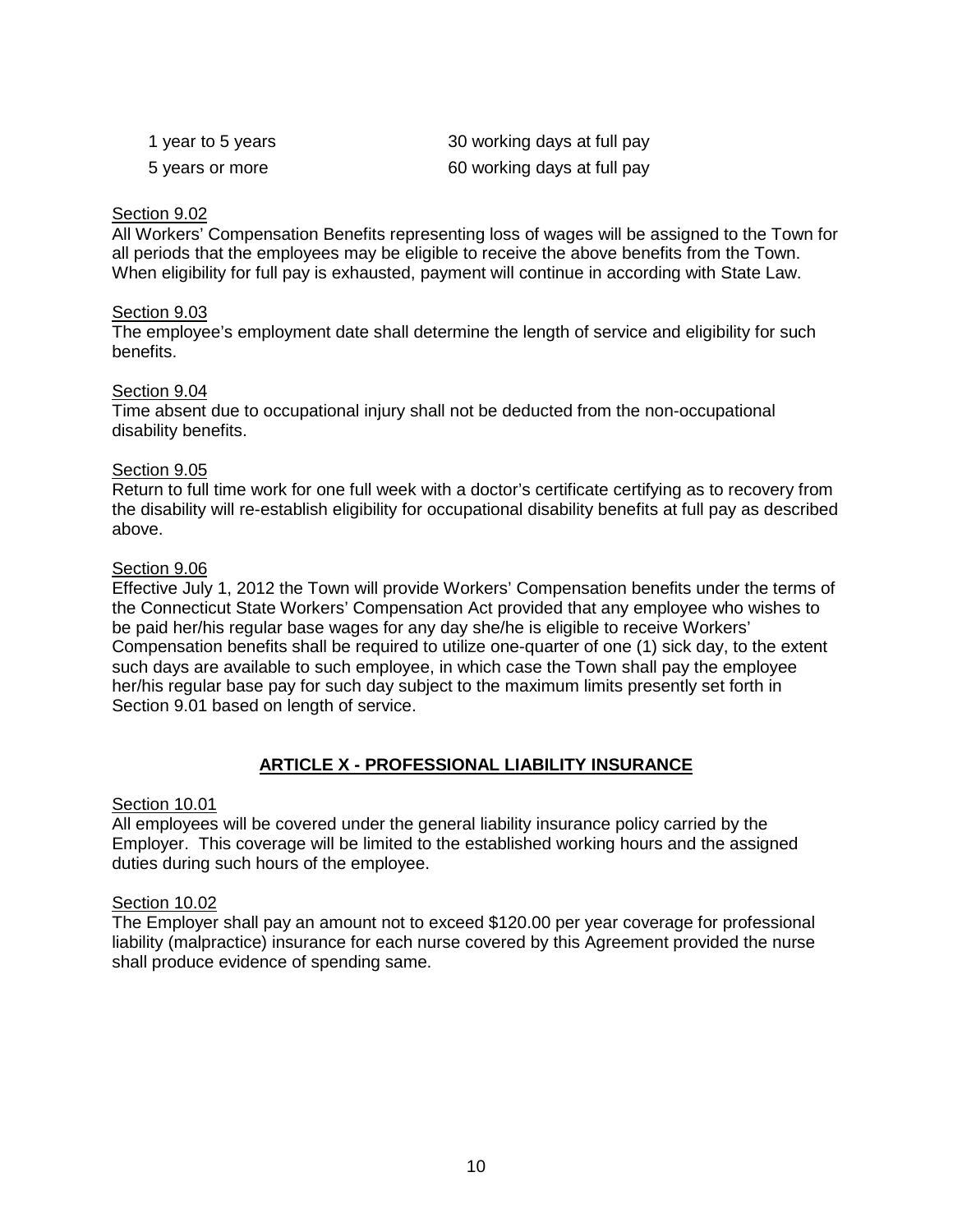# **ARTICLE XI - MATERNITY LEAVE**

#### Section 11.01

Nurses shall be entitled to take unpaid maternity leave for a period not to exceed six (6) months except in the case of the disability of the nurse. It is understood that maternity leave, whether paid or unpaid, shall be included for purposes of complying with the Family and Medical Leave Act of 1993 or any state or federal law superseding said Act.

#### Section 11.02

During the period of disability resulting from pregnancy, such disability to be documented by the nurse's physician, nurses shall be eligible to receive all sick leave benefits to which they are entitled under this Agreement. Benefits shall commence at the time of and continue up to the maximum of nurse's entitlement for the duration of the nurse's disability.

#### Section 11.03

Nurses who are available to work immediately after their period of disability ends shall be reinstated to their former positions. Those nurses who are on authorized maternity leave and who continue such leave after their disability ends shall be reinstated on expiration of the leave.

#### Section 11.04

A nurse who wishes to take a maternity leave other than disability shall notify the Director of Health sixty (60) days prior to said leave, except in such unusual cases where the leave is to be taken prior to the delivery and such notification is not feasible, in which case thirty (30) days' notice shall be sufficient. Such notice shall state the commencement date of said leave.

#### Section 11.05

A nurse on maternity leave shall, as soon as possible, notify the Director of Health when, after delivery, she is no longer physically disabled from returning to her employment. Such notice shall state whether the nurse wishes to exercise her right to a guaranteed return of employment at that time.

## **ARTICLE XII - FUNERAL LEAVE**

#### Section 12.01

An employee may at his/her request receive paid time off from the date of death through the next five (5) working days if a death occurs in the immediate family. Immediate family is defined as: wife, husband, mother, father, son, daughter, brother sister, brother-in-law, sister-in-law, mother-in-law, father-in-law, grandmother, grandfather, grandchild, grandparent-in-law, and relatives customarily living in the employee's household. One (1) or more funeral leave days may be deferred to be taken at a later date if needed for the purpose of the employee's participation in a funeral or memorial service that takes place more than five (5) days after the death.

#### Section 12.02

Permission for time off-with pay due to the death of a relative outside of the immediate family or a close friend shall be limited to one (1) day at the discretion of the Supervisor of Nurses. It is understood that the employee, as a condition of receiving funeral pay, shall attend the funeral or other memorial service. The employee's immediate Supervisor may waive this requirement upon good cause shown.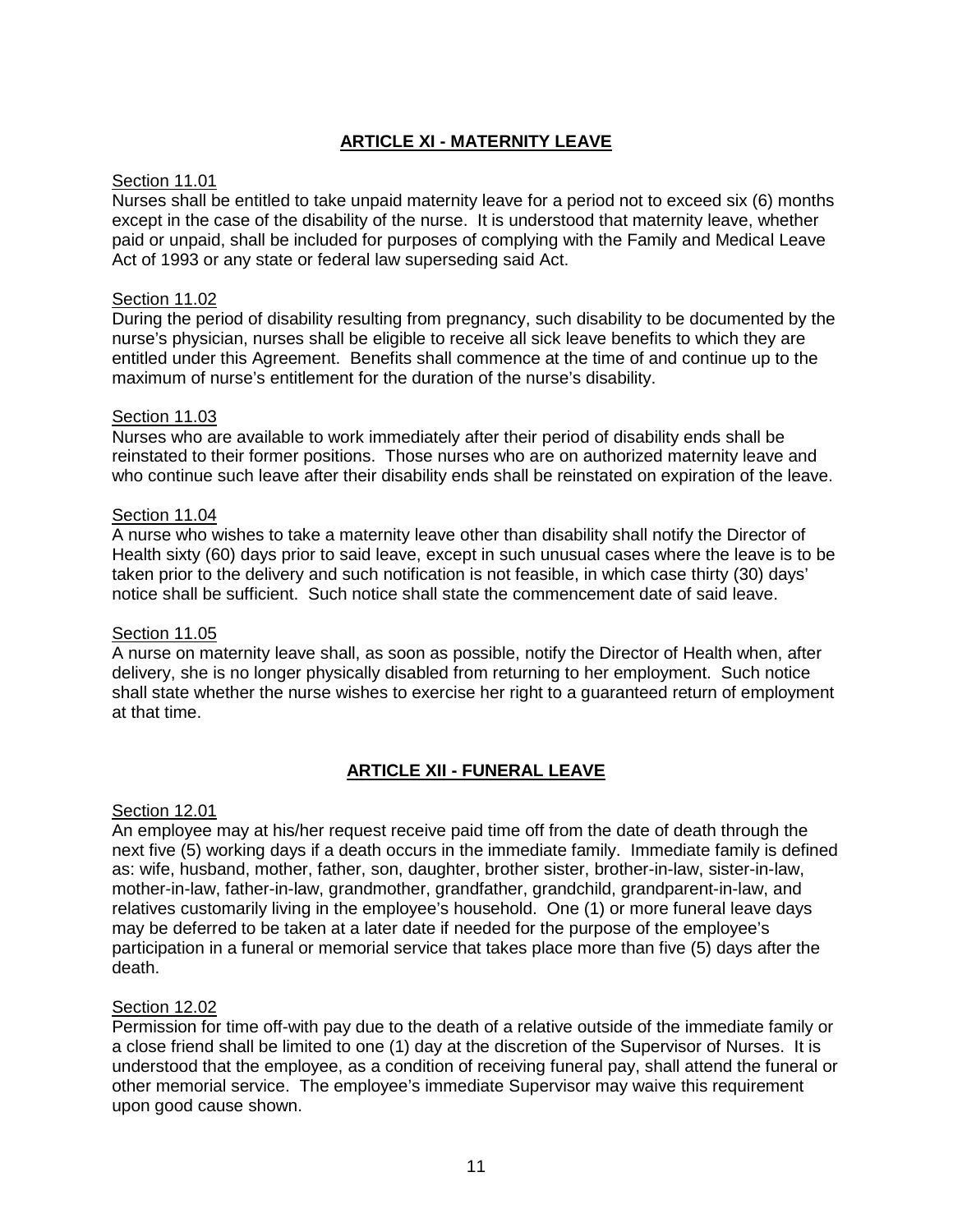# **ARTICLE XIII - OTHER LEAVES OF ABSENCE**

#### Section 13.01 – Continuing Education Programs

- a) Three (3) days (or six (6) half days) with pay will be granted eligible employees for attendance at continuing education programs, provided there is adequate coverage for Service needs. Scheduling of attendance at such programs is subject to the approval of the Nursing Supervisor or, in her absence, the Director of Health.
- b) Leaves of absence to attend conventions or meetings of a longer duration will be considered on an individual basis, subject to the discretion of the Director of Health.

#### Section 13.02 - Exceptional Leave

- a) Non-probationary employees may apply in writing for personal leave of absence without pay for a period not to exceed one (1) year. The granting or refusal and/or extension of such leave shall be at the discretion of the Nursing Supervisor or in her absence, the Director of Health.
- b) Four (4) extraordinary leave days with pay (non-cumulative) shall be granted per eligible employee for a stated generic reason. Part-time employees shall be eligible for such days on a pro-rated basis. The scheduling of such days is subject to the approval of the Nursing Supervisor.

#### Section 13.03

An employee requesting a leave of absence without pay may be granted same at the discretion of the Director of Health upon reasonable cause being given. Such leave shall not exceed ninety (90) days but may be extended in cases of emergency for up to an additional ninety (90) days. During such leave of absence, an employee shall have the right to continue medical coverage under COBRA. In addition, employees shall not accrue seniority while on a leave of absence without pay. An employee on leave will forfeit  $1/12<sup>th</sup>$  of the vacation pay earned as of the following July  $1<sup>st</sup>$  for each (30) days of absence. Employees will forfeit any vacations for which they would normally be eligible but for the leave of absence.

#### Section 13.04 - Jury Leave

Those nurses serving on Jury Duty shall receive from the Town, payment in the amount of the difference between the amount paid for Jury Duty and the nurses' regular salary. Part-time employees shall be eligible for this benefit on a pro-rated basis.

#### Section 13.05 - Reinstatement from Leave of Absence

- a) An employee shall be entitled to a guaranteed position upon termination of any leave under this Article to a comparable position held prior to her leave of absence.
- b) The employee, when not less than seventy-five percent (75%) nor more than eighty-five percent (85%) of the leave has expired, shall signify her intent concerning reinstatement to full status. The employee shall meet with the Director of Health concerning reinstatement unless she shall be residing outside the State of Connecticut in which case said intention shall be provided by Registered or Certified Letter.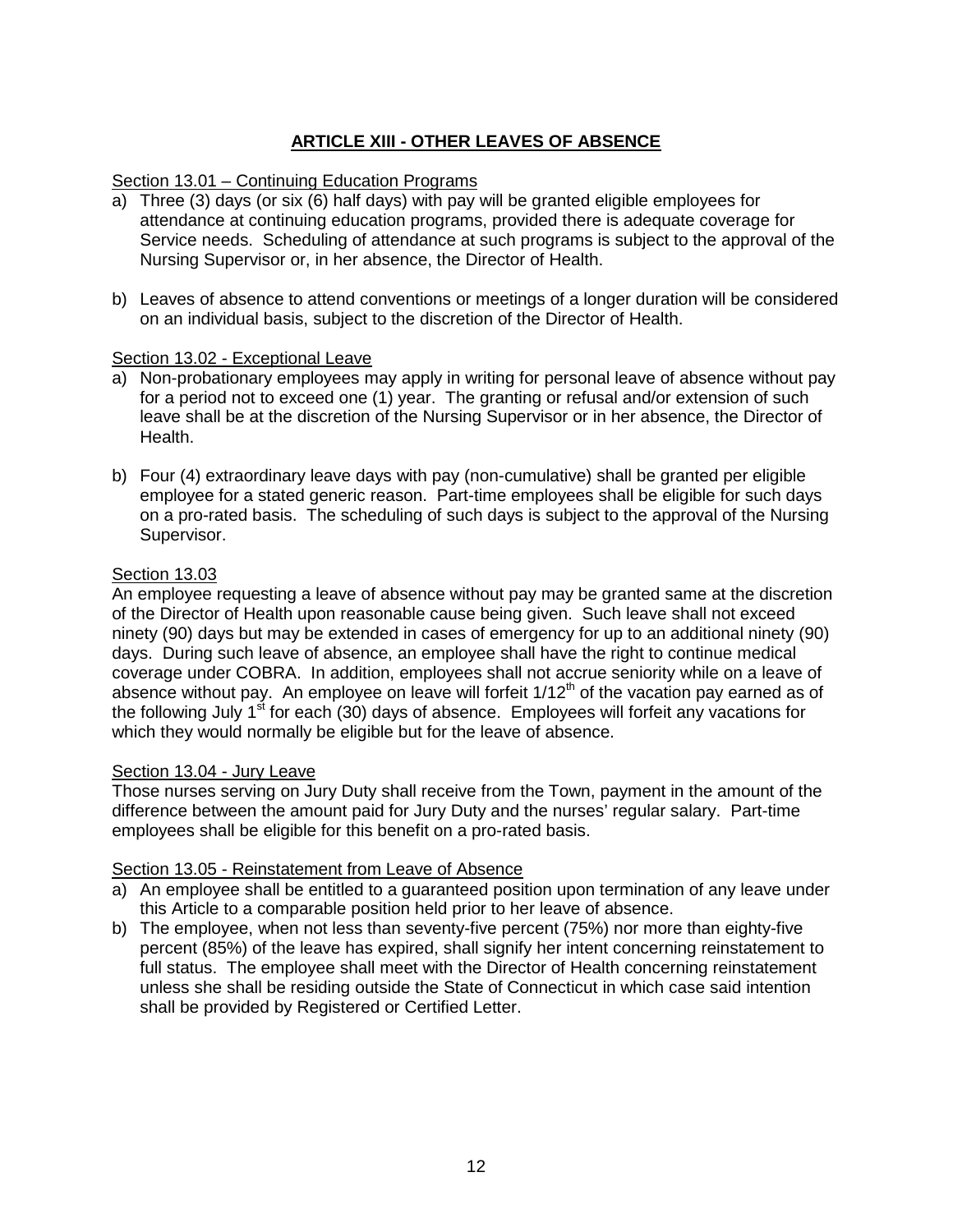# **ARTICLE XIV - HEALTH AND SAFETY**

#### Section 14.01

The Town shall provide for the reasonable safety and protection of the nurses.

#### **ARTICLE XV - RETIREMENT PLAN**

#### Section 15.01

All eligible employees will be enrolled in the Town of Fairfield Employees' Retirement System. Eligibility, benefits, rules, and regulations of the Retirement Plan are outlined in a separate booklet and shall be applicable except as modified in this Article.

#### Section 15.02

Employees retiring following ratification of this agreement in accordance with normal or disability provisions of the Town of Fairfield Employees' Retirement System and their eligible, enrolled dependents at the time of retirement shall continue to be covered by the Health Benefit provisions as listed in Article XVI as those benefits may change from time to time for active employees. Employees hired on or before June 30, 2010 shall contribute to the cost of post employment medical benefits at the same percentage rate as they contributed to medical benefits at the time of their retirement. Employees hired on or after July 1, 2010 shall contribute to the cost of post employment medical benefits at the same percentage rate as active employee's contribute to the cost of medical benefits, as those amounts may change from time to time. Such coverage shall be changed to a Medicare Carve-Out for retirees upon reaching the age of 65. The cost of Medicare Part B shall be paid by the retiree.

Dependent retiree insurance coverage is only available to those who are dependents of the retiree at the time of his/her retirement and not anyone who may become a dependent of the retiree subsequent to the date of retirement.

The Town shall provide and pay for fifteen thousand dollars (\$15,000.00) of life insurance for each retiree.

#### Section 15.03

For those employees enrolled in the Town of Fairfield Employees Retirement System, normal Retirement age shall be age 62. Such employees shall have vested deferred rights to a retirement benefit after ten (10) years of service. Employees shall give the Nursing Supervisor at least one month's notice prior to retirement.

#### Section 15.04

Effective July 1, 2000, eligible dependents of deceased employees who retire under the Town of Fairfield Employees' Retirement System shall continue to be covered by the Health Benefit provisions as listed in Article XVI, Section 16.08. Such eligible dependent shall be required to pay the same premium share as the deceased retiree would have been required to pay. Such coverage shall be changed to a Medicare Carve-Out upon reaching age 65. The cost of Medicare Part B shall be paid by the dependent. Coverage shall cease if the eligible dependent remarries or when the dependent dies.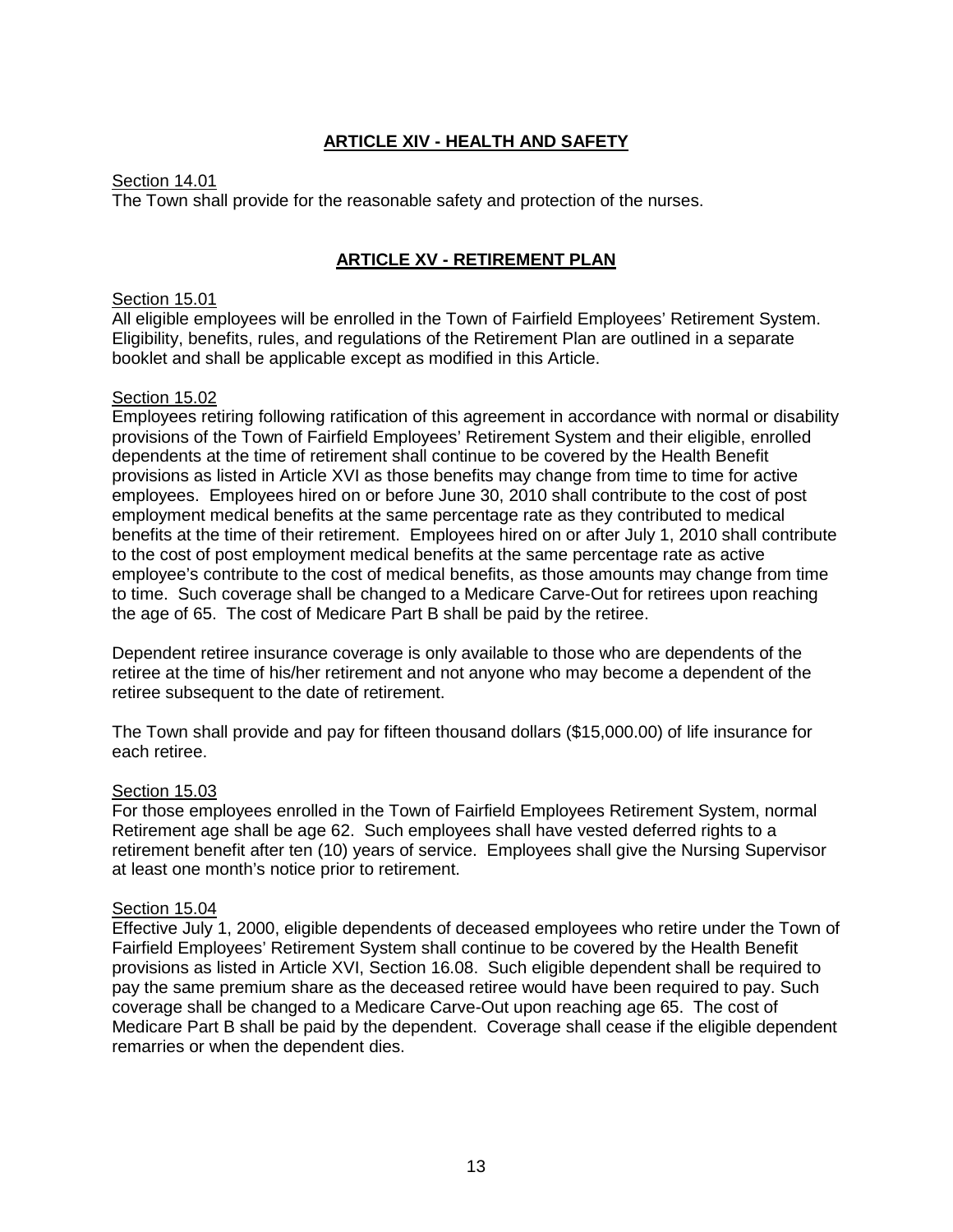#### Section 15.05

In addition to the retiree health provisions of 15.04, all active full-time members shall be required to contribute a percentage of their base salary plus longevity into the Town's Other Post Employment Benefits (OPEB) Trust.

Effective July 1, 2017, full time bargaining unit members will pay 1.5% of their base salary plus longevity for OPEB benefits. Effective July 1, 2018, full time bargaining unit members will pay 2.0% of their base salary plus longevity for OPEB benefits. Effective July 1, 2019, full time bargaining unit members will pay 2.5% of their base salary plus longevity for OPEB benefits.

#### Section 15.06

The Town shall continue to maintain the 414(h) plan to benefit the employee by allowing retirement contributions to be made on a pre-tax basis.

#### Section 15.07- Full-time and Part-time Continuous Service

When an employee has continuous service with the Town and/or the Board of Education and includes full-time service and part-time service where contributions are not made to the retirement plan, the full-time service shall be used for eligibility, vesting, and benefit calculations; and the part-time service shall be used for eligibility and vesting purposes only. Part-time service shall be credited for eligibility and vesting on the basis of fifty percent (50%) of the total part-time service. Full-time service shall be credited for eligibility, vesting, and benefit calculations on the basis of one hundred percent (100%) of the total full-time service. Combining the full-time and part-time service will only be applicable where there is continuous service.

#### Section 15.08

Notwithstanding the language set forth above, all employees hired after March 11, 2013 shall participate in a 401(a) type pension plan with no eligibility or vesting rights in the Town's existing Retirement Plan. The employee shall be required to contribute at least four (4%) percent to the Plan but may contribute up to the maximum allowed by law. The Town shall match the employee's contribution up to a maximum of five (5%) percent. The Town's contributions shall fully vest after the employee has been continuously employed for five (5) years.

The Town shall provide long term disability benefits (LTD) for the permanent and total disability of employees hired on or after March 11, 2013 at the rate of fifty (50%) of salary. This benefit will be provided through insurance. For employees participating in the 401(a) plan in lieu of the pension plan, to be eligible for retiree medical coverage the employee must retire at age 62 or older after having achieved a minimum of 10 continuous years of service with the Town as defined in Section 15.07.

#### **ARTICLE XVI - HEALTH AND WELFARE**

#### Section 16.01

"Eligible employees", as used hereinafter, refers to those employees with three or more months service with the employer.

#### Section 16.02 - Life Insurance

The Town will provide \$25,000 term life, death, and dismemberment policy for each eligible employee, the premiums will be paid by the Town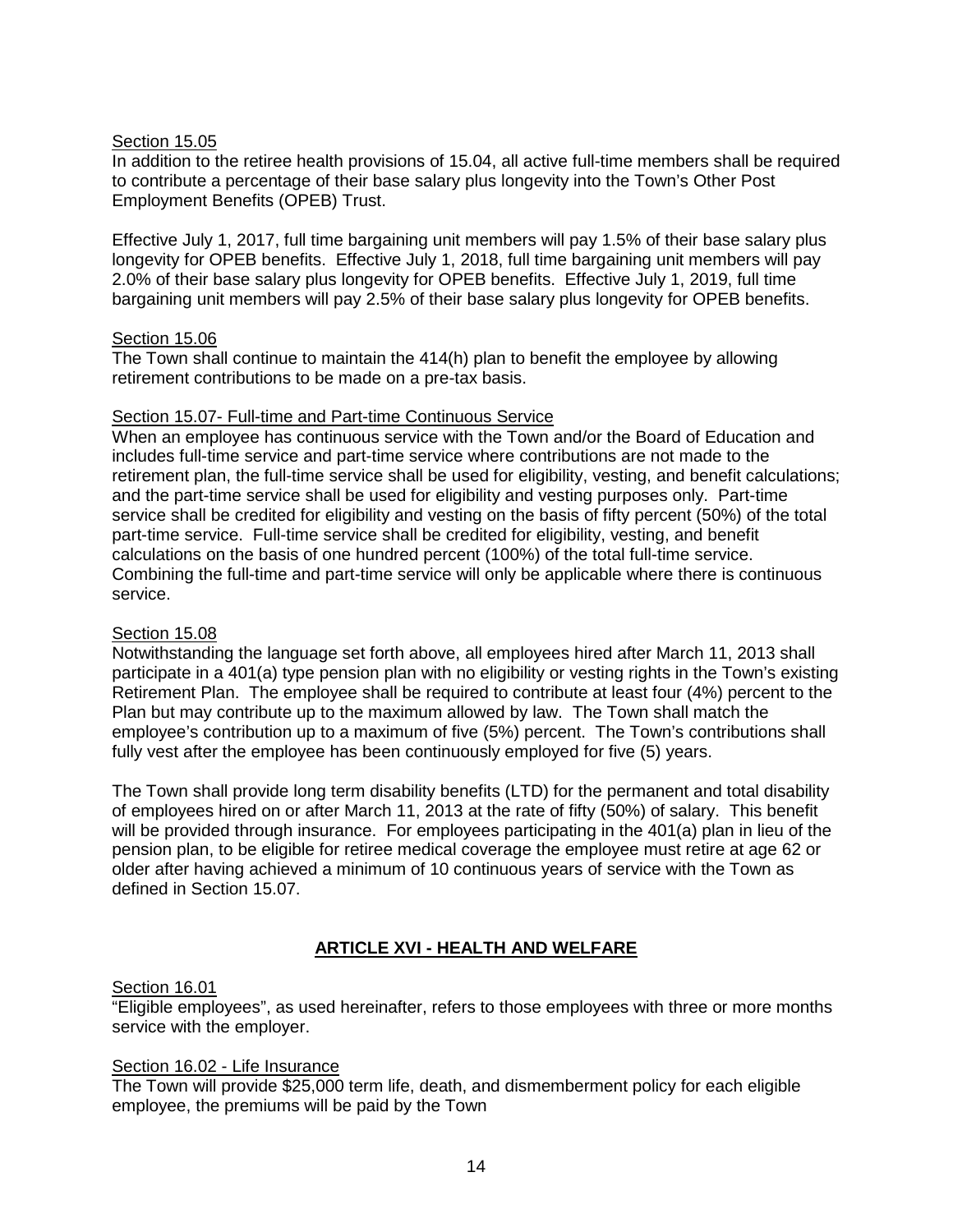#### Section 16.03

At the discretion of the Director of Health, a physical exam may be required of an employee on the basis of health history or emotional problems. The employee may choose her physician from a list of at least three (3) area physicians; or if possible, three (3) group practices. If the employee desires, an examination shall be required only after approval from the Board of Health.

#### Section 16.04

# Section 1

The Town shall provide and pay for the following insurances for each employee and his or her enrolled dependents.

- A. Medical: The parties agree to implement the co-pay and other changes set forth in the Town's Insurance Plan (See Table, pp. 16-17) effective July 1, 2017, except that new out-of-network deductibles will be effective January 1, 2018. Anthem Blue Cross and Blue Shield Century Preferred (Preferred Provider Organization) or Blue Care (Health Maintenance Organization) or substantially equivalent plans. Specific provisions of the plans are provided online at anthem.com. As required by the Affordable Care Act, the plan will extend coverage to dependent children up to the age of 26.
- B. Prescription drug: The parties agree to implement the co-pay and other changes set forth in the Town's Insurance Plan effective July 1, 2017 through Express Scripts or substantially equivalent plan.
- C. Dental: Delta Dental of New Jersey or substantially equivalent plan. Specific provisions of the plan are provided in the Summary Document. The plan will extend coverage to dependent children up to the last day of the month in which they reach the age of 25.
- D. Vision: Anthem Blue View Vision or substantially equivalent plan. Specific provisions of the plan are provided online at anthem.com.

The Town shall have the option of determining the carrier to provide the benefits and these benefits shall be substantially equivalent as a result of any change in carriers.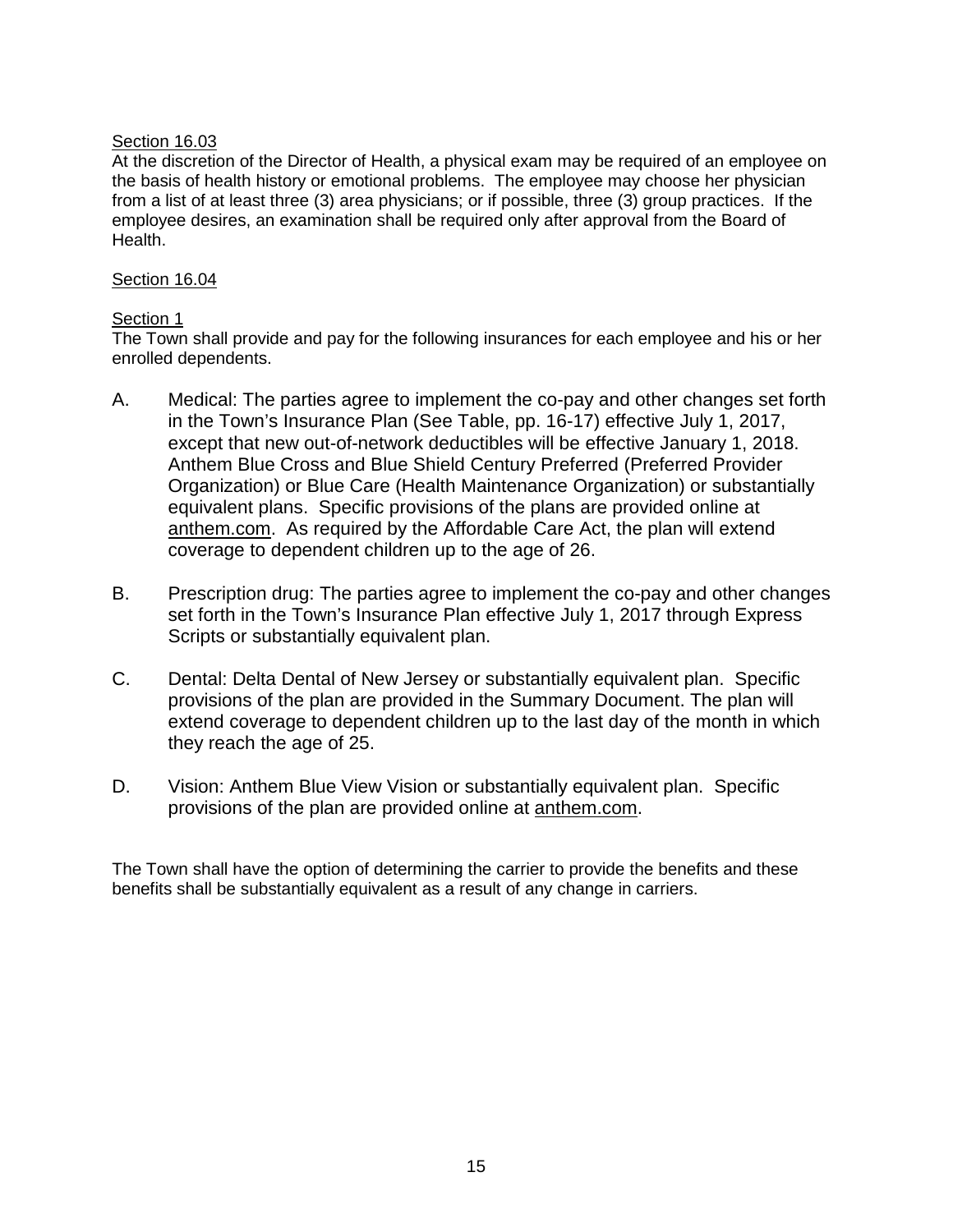| <b>Town of Fairfield</b>                                 |                                                           |                                    |  |  |  |  |  |
|----------------------------------------------------------|-----------------------------------------------------------|------------------------------------|--|--|--|--|--|
| <b>Century Preferred Plan (In-Network Benefits Only)</b> |                                                           |                                    |  |  |  |  |  |
| <b>Plan Changes Nurses</b>                               |                                                           | Effective July 1,                  |  |  |  |  |  |
|                                                          | <b>Benefit Description</b><br><b>Current Plan</b><br>2017 |                                    |  |  |  |  |  |
| <b>Medical Benefits - Anthem</b>                         | <b>Century</b><br><b>Preferred</b>                        | <b>Century</b><br><b>Preferred</b> |  |  |  |  |  |
| Deductible (ind/fam)                                     | \$0                                                       | \$0                                |  |  |  |  |  |
| Coinsurance                                              | 0%                                                        | 0%                                 |  |  |  |  |  |
| Out-of-Pocket Maximum <sup>(1)</sup>                     | \$0                                                       | \$3K/\$6K/\$9K                     |  |  |  |  |  |
| Lifetime Maximum                                         | <b>Unlimited</b>                                          | Unlimited                          |  |  |  |  |  |
| <b>Office Visit Copays</b>                               | \$20                                                      | <u>\$25</u>                        |  |  |  |  |  |
| <b>Specialist Visit Copay</b>                            | \$20                                                      | \$30                               |  |  |  |  |  |
| <b>Hospital Copay</b>                                    | \$150                                                     | \$300                              |  |  |  |  |  |
| <b>Urgent Care Copay</b>                                 | \$50                                                      | <u>\$75</u>                        |  |  |  |  |  |
| <b>Emergency Room Copay</b>                              | \$100                                                     | <u>\$200</u>                       |  |  |  |  |  |
| <b>Outpatient Surgery Copay</b>                          | \$0                                                       | \$100                              |  |  |  |  |  |
| <b>Well Child Care</b>                                   | \$0                                                       | \$0                                |  |  |  |  |  |
| Periodic, Routine Health Exam                            | \$0                                                       | \$0                                |  |  |  |  |  |
| <b>Routine Eye Exams</b>                                 | \$0                                                       | \$0                                |  |  |  |  |  |
| Routine OB/Gyn Exam                                      | \$0                                                       | \$0                                |  |  |  |  |  |
| Mammography                                              | \$0                                                       | \$0                                |  |  |  |  |  |
| <b>Hearing Screening</b>                                 | \$0                                                       | \$0                                |  |  |  |  |  |
| <b>Outpatient MH/SA</b>                                  | \$20                                                      | <u>\$30</u>                        |  |  |  |  |  |
| Diagnostic Lab and X-Ray                                 | \$0                                                       | \$0                                |  |  |  |  |  |
| Allergy Services (except PCP Visit)                      | \$0                                                       | \$0                                |  |  |  |  |  |
| Semi-Private Room                                        | \$150                                                     | \$300                              |  |  |  |  |  |
| <b>Inpatient MH/SA</b>                                   | \$150                                                     | \$300                              |  |  |  |  |  |

Effective July 1, 2017, Medical Insurance as set forth below shall be in effect: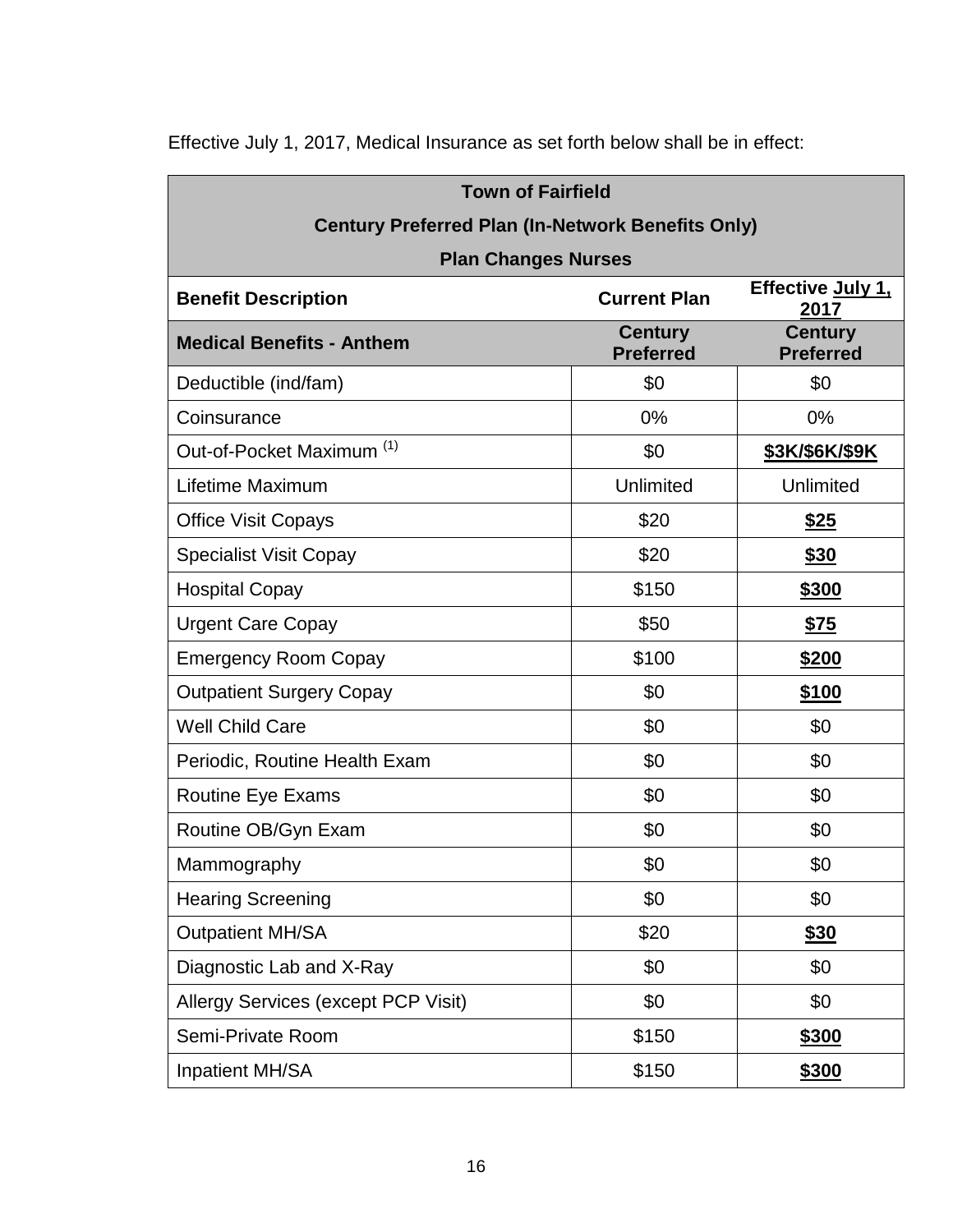| <b>Skilled Nursing Facility</b>                                                  | \$150                              | <u>\$300</u>                       |
|----------------------------------------------------------------------------------|------------------------------------|------------------------------------|
| <b>Inpatient Rehabilitative Services</b>                                         | \$0                                | \$0                                |
| <b>Outpatient Surgery</b>                                                        | \$0                                | \$100                              |
| Ambulance                                                                        | \$0                                | \$0                                |
| <b>Outpatient Rehabilitative Services</b>                                        | \$20                               | \$30                               |
| <b>Durable Medical Equipment</b>                                                 | \$0                                | \$0                                |
|                                                                                  |                                    |                                    |
| <b>Prescription Drugs - Express Scripts &amp;</b><br>Anthem Plans <sup>(2)</sup> | <b>Century</b><br><b>Preferred</b> | <b>Century</b><br><b>Preferred</b> |
|                                                                                  |                                    |                                    |
| <b>Retail Generic</b>                                                            | \$10                               | \$10                               |
| <b>Retail Brand Formulary</b>                                                    | \$20                               | \$20                               |
| <b>Retail Brand Non-Formulary</b>                                                | \$35                               | \$35                               |
| <b>Mail Order Generic</b>                                                        | \$20                               | \$20                               |
| <b>Mail Order Brand Formulary</b>                                                | \$40                               | \$40                               |
| Mail Order Brand Non-Formulary                                                   | \$70                               | \$70                               |
| <b>Rx Annual Maximum</b>                                                         | <b>Unlimited</b>                   | Unlimited                          |

 $(1)$  Out-of-Pocket maximum equals deductible plus coinsurance maximum

(2) assumes mandatory generic substitution and 30 day supply at retail

# **Out of Network Plan Changes**

| <b>Benefit Description</b>           | <b>Current Plan</b>                | <b>Effective January</b><br>1,2018 |
|--------------------------------------|------------------------------------|------------------------------------|
| <b>Medical Benefits - Anthem</b>     | <b>Century</b><br><b>Preferred</b> | <b>Century</b><br><b>Preferred</b> |
| Deductible (ind/fam)                 | \$200/\$400/\$500                  | \$400/\$800/\$1000                 |
| Out-of-Pocket Maximum <sup>(1)</sup> | \$600/\$1000/\$1500                | \$800/\$1600/\$2000                |
| <b>Emergency Room Copay</b>          | \$100                              | \$200                              |

Prescription drug option requires mandatory mail at two times retail for maintenance drugs.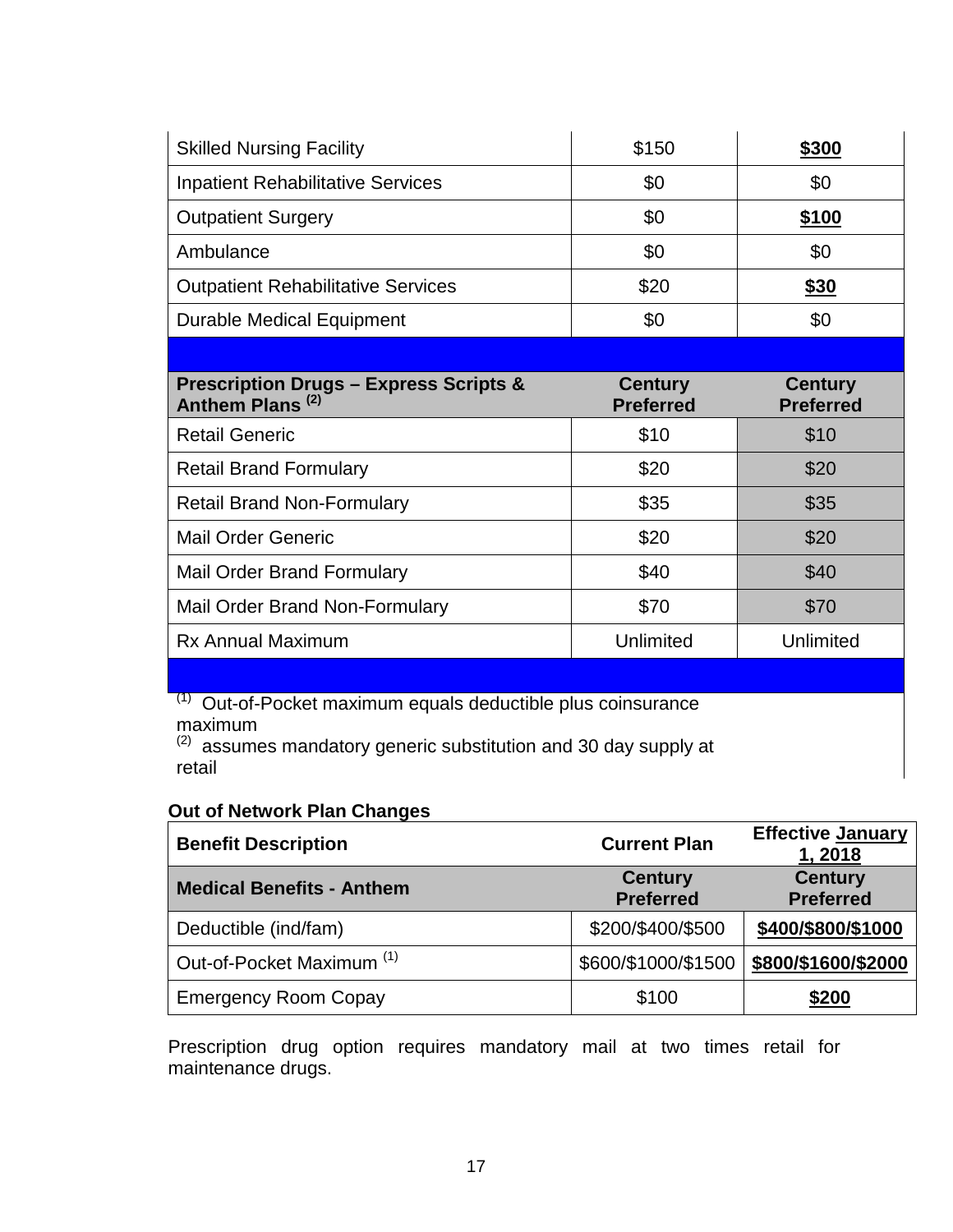#### Section 16.05

Employees shall contribute the following amounts per week through automatic withdrawal from the employee's weekly wages towards the insurance benefits selected by them as set forth below. For employees who select the twenty-one (21) week payout, deductions will be prorated.

During the term of this Agreement employees shall contribute the following percentage of premium costs for the level of insurance selected (i.e., single, two person or family):

| July 1, 2017-June 30, 2018 | 14% |
|----------------------------|-----|
| July 1, 2018-June 30, 2019 | 15% |
| July 1, 2019-June 30, 2020 | 16% |

#### Section 16.06

In lieu of accepting medical insurance for themselves and if applicable their family, employees will be eligible as noted below for prorated weekly payments:

- Currently enrolled employee who individually opts out of coverage for one full year will be paid \$2,000.
- Currently enrolled employee and their enrolled spouse or child who opts out of coverage for one full year will be paid \$2,250.
- Currently enrolled employee and their enrolled family who opt out of coverage for one full year will be paid \$2,500.

The employee must notify Human Resources of their interest in participating in this program during the annual open enrollment period with the change effective July 1. To be considered, the employee must waive continued insurance coverage under the provisions of the COBRA. The benefit does not apply to members of a family where both are currently employed by the Town or where one member is a retiree.

#### Section 16.07

Effective on or before January 1, 2008 the employer shall maintain a Section 125 pre-tax deduction plan in accordance with applicable provisions of Section 125 of the Internal Revenue Code for the purpose of medical premium payments.

#### Section 16.08

In the event that the Town negotiates acceptance of State Health Care Plan Partnership 2.0 with the members of the Fairfield Police Union and the Fairfield Fire Union, the Association agrees to immediately reopen negotiations for the limited purpose of negotiating changes to, or replacement of, the health care provisions of this Agreement.

## **ARTICLE XVII - STAFF EDUCATION**

#### Section 17.01

Employees will be encouraged to participate in in-service continuing education programs which will enhance their nursing practice, competency, and professional knowledge. Approval for agency reimbursement is based on the identified needs of the individual and the agency within the resources of the agency subject to the approval of the employees' supervisor and at the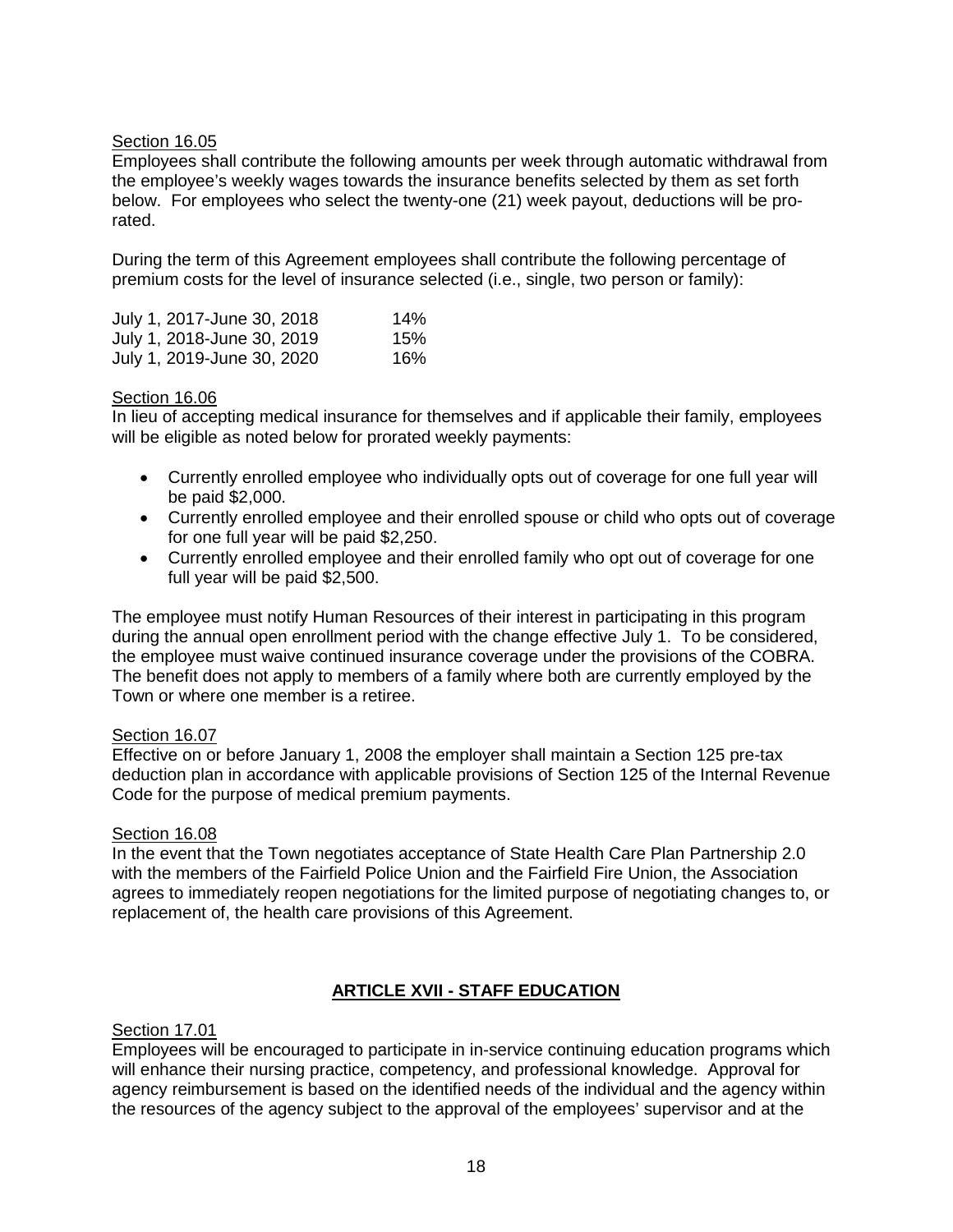discretion of the Director of Health. The current policy and practice for in-service programs and continuing education shall remain in effect through the life of this Agreement, except that effective July 1, 2003, Election Day shall be used for a clinical nursing in-service program for all nurses that are not required to be on duty on Election Day.

#### Section 17.02

Effective July 1, 2004, the amount of reimbursement shall be increased to five hundred dollars (\$500). Reimbursement is subject to the prior approval of the Nursing Supervisor or the Director of Health, and any request for reimbursement may be used for:

- 1. Tuition for courses leading to baccalaureate or higher degree in Nursing or a related field.
- 2. Courses in specialty areas of clinical practice related to the employee's position or workshops related to the identified needs of the individual and the Town.
- 3. Membership in professional organizations related to the employee's position.
- 4. Subscriptions and publications including textbooks, magazines, directories, newsletters, and audiovisual materials for professional development.
- 5. Professional licenses required for Town employment.
- 6. Payment of costs relating to the nurse's certification as a school nurse.
- 7. Tuition, books and fees for courses related to the employee's position.

#### **ARTICLE XVIII - MISCELLANEOUS**

#### Section 18.01 - Transportation

Employees are required to use their own cars in the performance of their duties. Employees shall be reimbursed mileage at the IRS rate in effect at the time the mileage occurred. A monthly Mileage Report must be submitted for this reimbursement no later than the  $5<sup>th</sup>$  day of the month. Any employee involved in an automobile accident during the course of their employment must report such accident to their supervisor.

#### Section 18.02 - Uniforms

Employees will comply with the dress code as negotiated during all working hours. Dress code requires that staff dress professionally.

#### Section 18.03 - Telephone

Expenses for business telephone calls necessary outside the office in connection with the performance of the employee's duties will be reimbursed by the Town and reported on an expense account form at the end of each month.

#### Section 18.04 - Equipment

All employees are responsible and accountable for all equipment, materials, books, etc., issued to them for proper use in the daily performance of their duties. Any lost or damaged equipment, material, or books, etc. must be reported immediately to their supervisor.

#### Section 18.05

It is agreed that two (2) staff meetings per year shall be used to discuss professional and occupational issues. Attendance at monthly nursing staff meetings, during the school year (10), held after normal working hours is required for all staff scheduled to be at work on the day of the meeting.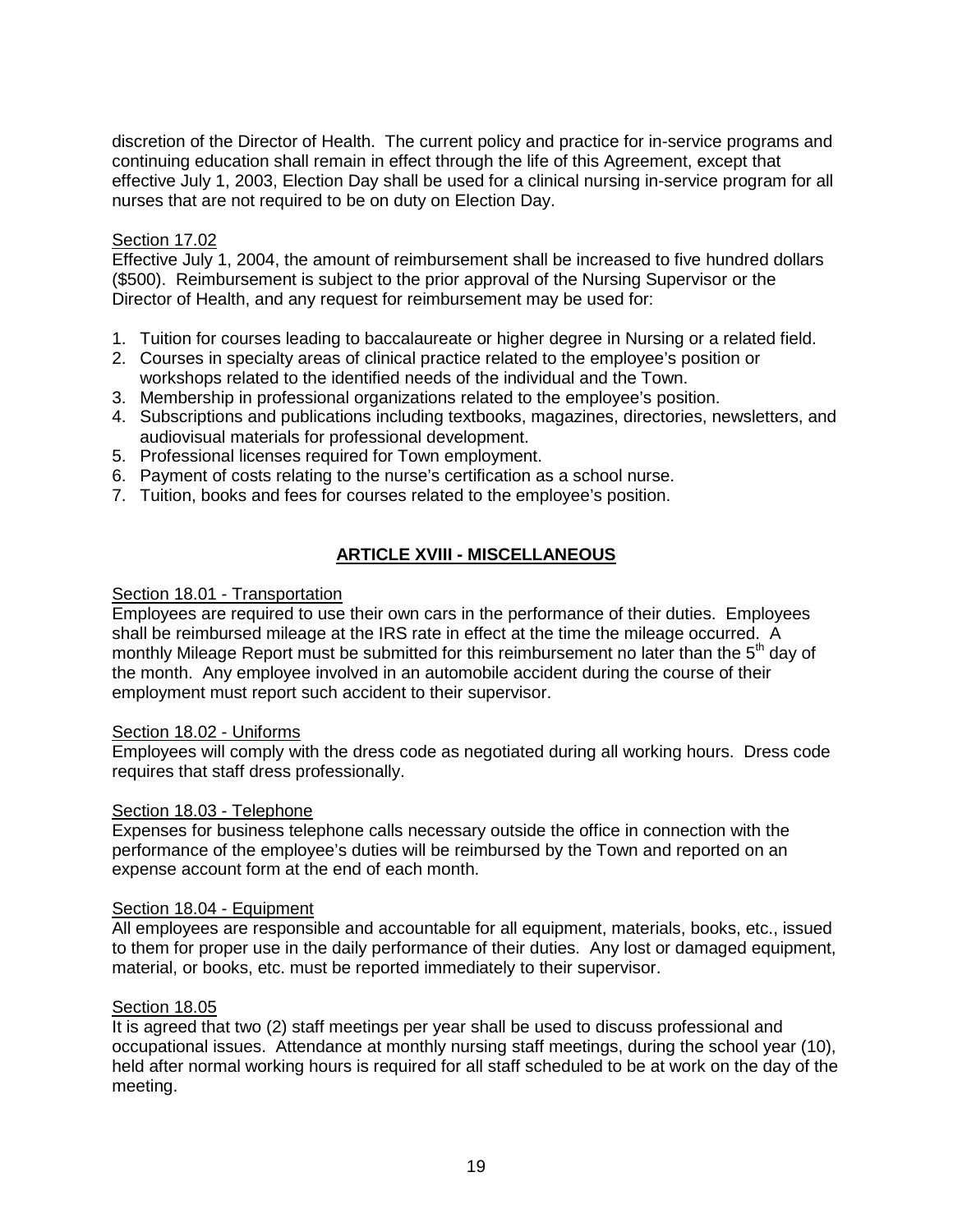## **ARTICLE XIX - GRIEVANCE PROCEDURE**

#### Section 19.01

The purpose of this procedure is to provide an orderly method of handling grievances. A grievance shall be defined as any controversy, or claim arising out of or pertaining to the interpretation, application or breach of a specific provision of this Agreement.

#### Section 19.02

All such grievances will be resolved in the following manner:

No matter shall be subject to grievance unless taken up within thirty (30) calendar days after its most recent occurrence; and/or from the date on which the employee becomes aware of the occurrence.

#### Step I

The employee must present the grievance to their direct supervisor orally within the prescribed thirty (30) days. If the problem is not resolved within a period of time agreed upon by both employee and supervisor or in the absence of such an agreement within five (5) working days, the employee may initiate Step Two of the Grievance procedure.

#### Step II

If no satisfactory settlement is reached in Step I and further consideration is desired, the matter shall be presented in writing to the Director of Health within five (5) working days after the decision rendered in Step I. If no written notice is filed as prescribed, the decision made in Step I will stand without being subject to further appeal; within five (5) working days after receipt of the written grievance, the Director of Health shall meet with the aggrieved employee in an attempt to resolve the matter. Within five (5) working days after such meeting, the Director of Health will render a decision in writing.

#### Step III

If no satisfactory Settlement is reached in Step II and further consideration is desired, the matter shall be presented in writing to the Director of Human Resources within ten (10) working days after the decision rendered in Step II. If no written notice is filed as prescribed, the decision made in Step II will stand without being subject to further appeal; within ten (10) working days after the receipt of a written grievance, the Director of Human Resources shall meet with the aggrieved employee at a mutually agreed upon time in an attempt to resolve the matter. Within five (5) working days after such meeting, the Director of Human Resources shall render a decision in writing.

#### Step IV

If no satisfactory settlement is reached in Step III and further consideration is desired, the aggrieved party shall request that the Union submit the matter to arbitration by the Connecticut State Board of Mediation and Arbitration or the American Arbitration Association. If such notice is not filed within thirty (30) calendar days of the decision rendered in Step III, such decision will stand without being subject to further appeal. The findings of the Arbitrator shall be final and binding on both parties. If the services of the American Arbitration Association are used, that organization's voluntary arbitration rules will prevail, and arbitration costs will be shared equally by the parties. A copy of the notice will be provided to the Town's Human Resources Office.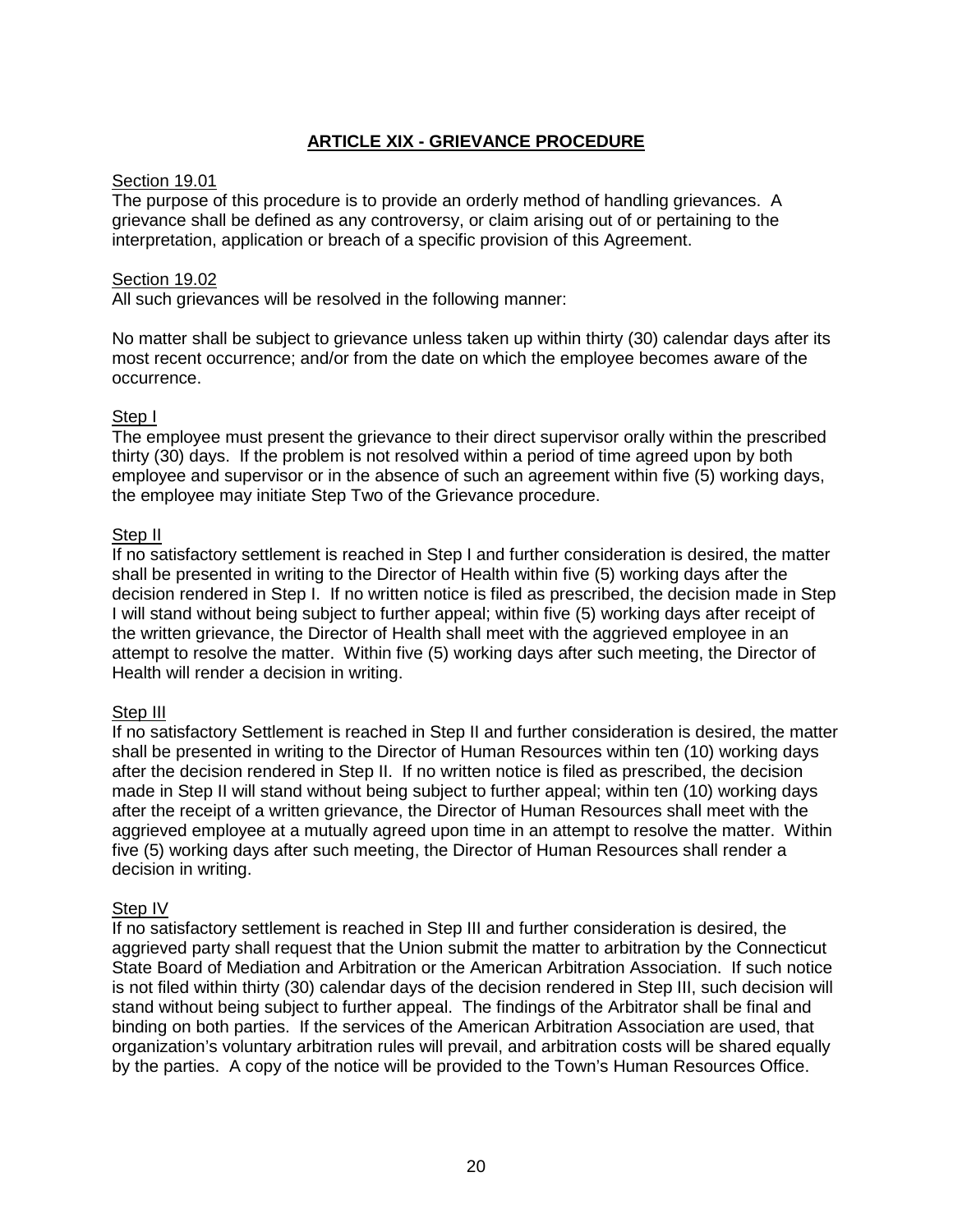#### Section 19.03

When it becomes necessary to process a grievance under the provisions outlined in this Article during the normal work week hours, the Town will pay one representative designated by the Unit for reasonable time spent necessary to present the grievance in Step I and Step II. When a grievance is carried to Step III, the Town will not pay more than two (2) designated representatives for reasonable time spent to present the grievance in that Step.

#### Section 19.04

The time limits specified in this Article may be extended by mutual agreement of the parties involved.

#### Section 19.05

Representatives of the Union may be called in at Steps I, II, III, and IV of the grievance procedure at the discretion of the aggrieved employee. Representatives of AFT Connecticut may be called in at Steps III and IV at the discretion of the Union.

With the approval of the Union, employees may choose to have private representation after signing a Union waiver. At no time shall such private representation be allowed to settle a case without specific Union approval. Private representation shall not be allowed if such representation is affiliated in any manner with any other bargaining organization.

#### Section 19.06

Grievances involving more than one nurse may be filed at Step II.

#### Section 19.07

The Arbitrators shall not have the power to add or detract from the provisions of this Agreement.

## **ARTICLE XX - UNION ACTIVITY**

# Section 20.01 - Union Security

All current employees who are members of the Union and all future employees within the bargaining unit shall be required as a condition of continued employment to become and/or remain members of the Union or pay an agency fee equivalent to that part of dues used for collective bargaining purposes the fee to be determined by the Union. The Union and AFT-Connecticut agree to hold harmless the Town of Fairfield from any costs, fees, liability or expenses incurred as a result of its compliance with this article.

#### Section 20.02 - Dues Deduction

The Town agrees to accept a written authorization form from a Nurse covered under the terms of this Agreement for the purpose of paying annual membership dues in the amount certified by the AFT-Connecticut. Such authorization is revocable at will and at any time by providing to the Director of Health a written indication. Deductions shall be deducted and forwarded to the Treasurer of the Union on a monthly basis by the  $20<sup>th</sup>$  of each month following the month in which the deductions were made along with a list of the names of the Nurses for whom deductions were made.

#### Section 20.03 - Bulletin Boards

The Town will provide bulletin boards at the main office for the exclusive use of the Union. All notices posted on such board must be submitted to the Director of Health.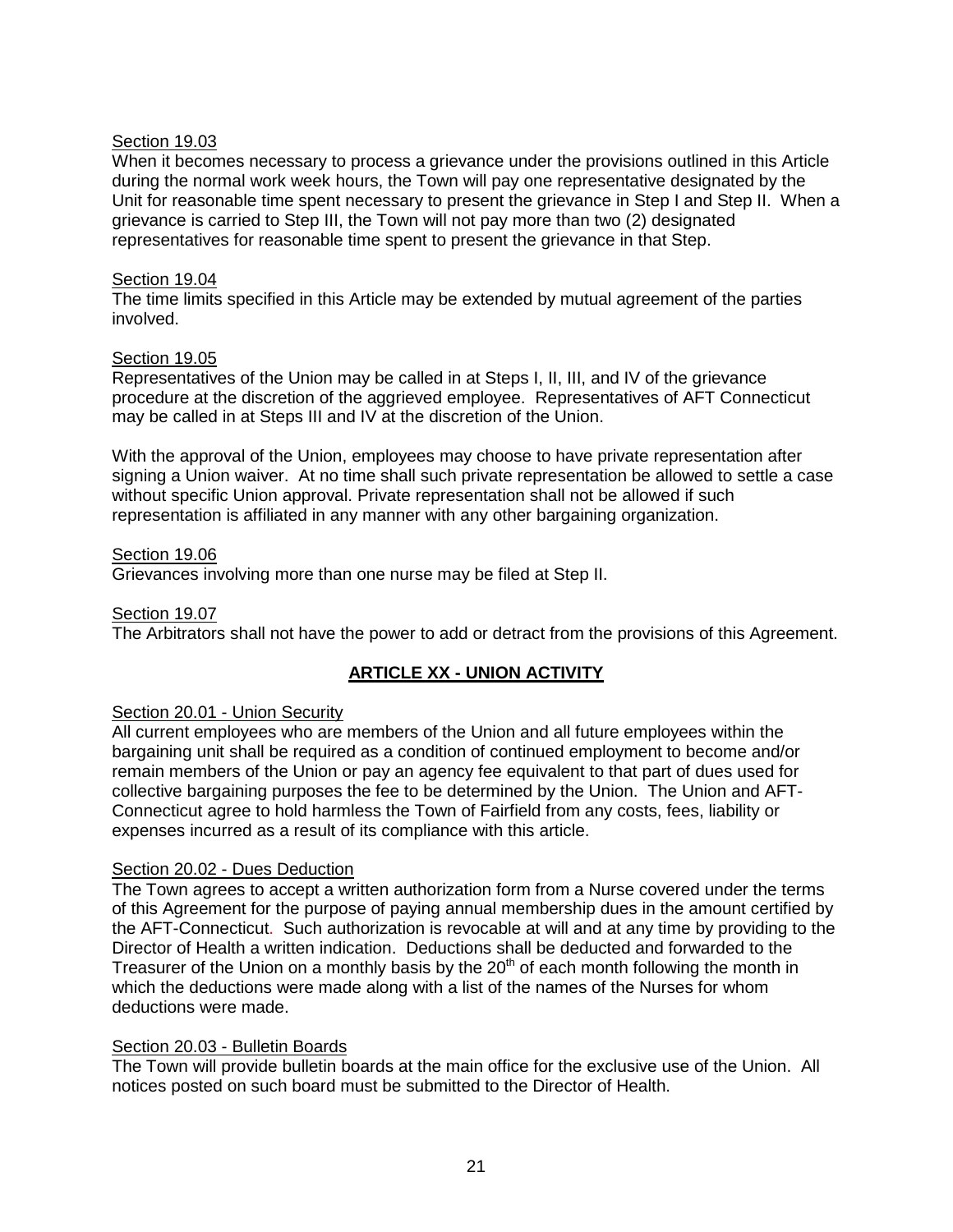# **ARTICLE XXI - NO DISCRIMINATION**

#### Section 21.01 - Union Security

The Town agrees not to discriminate in hiring, promoting, advancing or assigning responsibilities or in any other terms or conditions of employment against employees covered by the Agreement because of race, age, color, national origin, religious affiliation, sex, disability or activity in the Union.

#### Section 21.02

Both parties to this Agreement agree that sexual harassment of any employee by another employee is absolutely prohibited. Any employee who feels he or she is being subjected to sexual harassment may contact any of the persons below with whom the employee feels most comfortable. Complaints may be made orally or in writing to:

- 1. The employee's immediate supervisor
- 2. The Director of Health
- 3. The Director of Human Resources
- 4. The First Selectman

The employee shall have the right to have Union representation if so desired.

#### Section 21.03

Both parties to this agreement acknowledge that behavior of any person which constitutes a verbal or physical threat to the employee will not be tolerated. An employee who perceives that he/she is being personally threatened may report the situation to law enforcement officials. The employee shall immediately report such a situation to the Nursing Supervisor or her designee. The Town shall make available reasonable interventions to remedy situations that are threatening to an employee, such as use of mediation procedures.

#### **ARTICLE XXII - CLASSIFICATIONS AND SALARIES**

#### Section 22.01

The classification and salary schedule for all positions covered by this Agreement are shown in Appendix "A" attached to this Agreement and reflect the following general wage increases during the term of this Agreement:

| July 1, 2014-June 30, 2015 | 2.00% |
|----------------------------|-------|
| July 1, 2015-June 30, 2016 | 2.00% |
| July 1, 2016-June 30, 2017 | 2.00% |
| July 1, 2017-June 30, 2018 | 2.00% |
| July 1, 2018-June 30, 2019 | 2.00% |
| July 1, 2019-June 30, 2020 | 2.00% |

# Section 22.02

Those employees who attain ten (10) years, fifteen (15) years, and twenty (20) years of continuous service with the Town shall receive amounts as listed in Appendix A effective on the anniversary date of that length of service.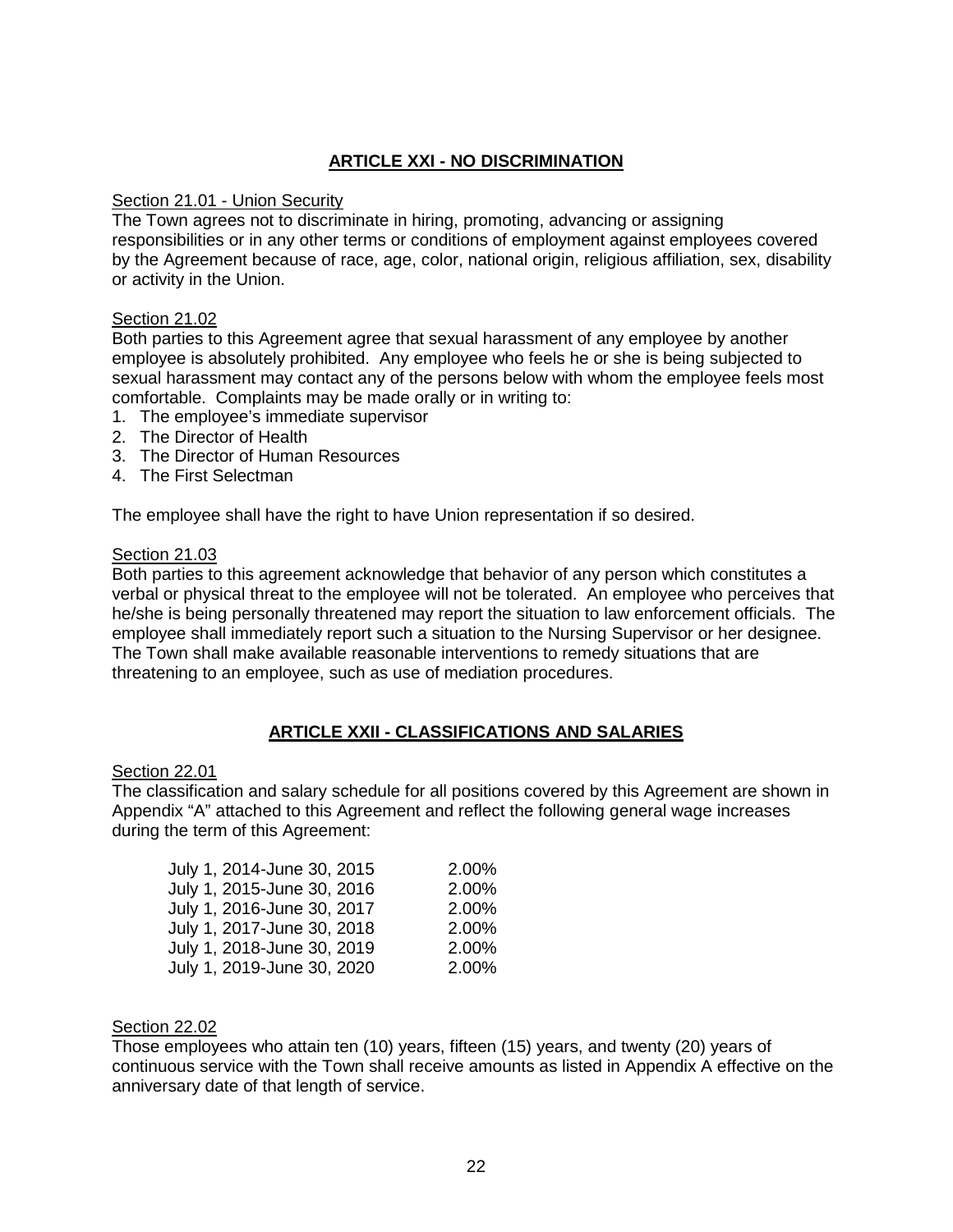#### Section 22.03 Employees covered by this Agreement will be paid every two (2) weeks.

# **ARTICLE XXIII - TERMINATION**

#### Section 23.01

No nurse shall be disciplined or discharged except for just cause. In the event a nurse is disciplined or discharged, the Director of Health shall notify the Union promptly in writing.

# **ARTICLE XXIV - PERFORMANCE EVALUATIONS**

#### Section 24.01

New employees will have at least one written evaluation of their working performance from the Supervisor within the first six (6) months of employment, and annually to the fifth anniversary date of their employment thereafter. In any year after the fifth anniversary date, the Supervisor and the nurse may agree to one evaluation during the year. No such discretionary evaluation shall result in an increase in salary.

#### Section 24.02

Performance evaluation will be reviewed with the employee and the employee will have the opportunity to review their own evaluation at any time. Evaluation reports will be kept in the custody of the file of the supervisor of Nurses and upon request a nurse shall be entitled to a copy.

## Section 24.03

Promotion to the next step in any classification is contingent upon a satisfactory performance evaluation. Promotion, upon satisfactory performance evaluation shall be made upon completion of one (1) year in the grade and step classification of the employee since the time and date of employment or time and date of employee's last promotion whichever is the latest. However, such promotion of any employee in grade or step of the classification at any time during such period shall be based on the recommendation of the Supervisor of Nurses. The denial of an annual increment because of an unsatisfactory performance evaluation shall be subject to the grievance and arbitration procedure.

#### Section 24.04 - Personnel File

At least one complete file shall be available to the employee upon request. Such file may contain notes, records and other documentation of employee performance. No adverse material which has not been discussed with the employee and which is not contained in the complete file may be used in any disciplinary action. The employee may request and receive copies of any part or all of the information contained in his/her file.

## **ARTICLE XXV - PAST PRACTICE**

## Section 25.01

If any provision of this Agreement is contrary to a practice existing prior to the date of execution of this Agreement, the provision of this Agreement shall prevail. In all other respects, this Agreement shall not be construed as abridging any rights, benefits, or privileges not specifically covered or mentioned in this Agreement.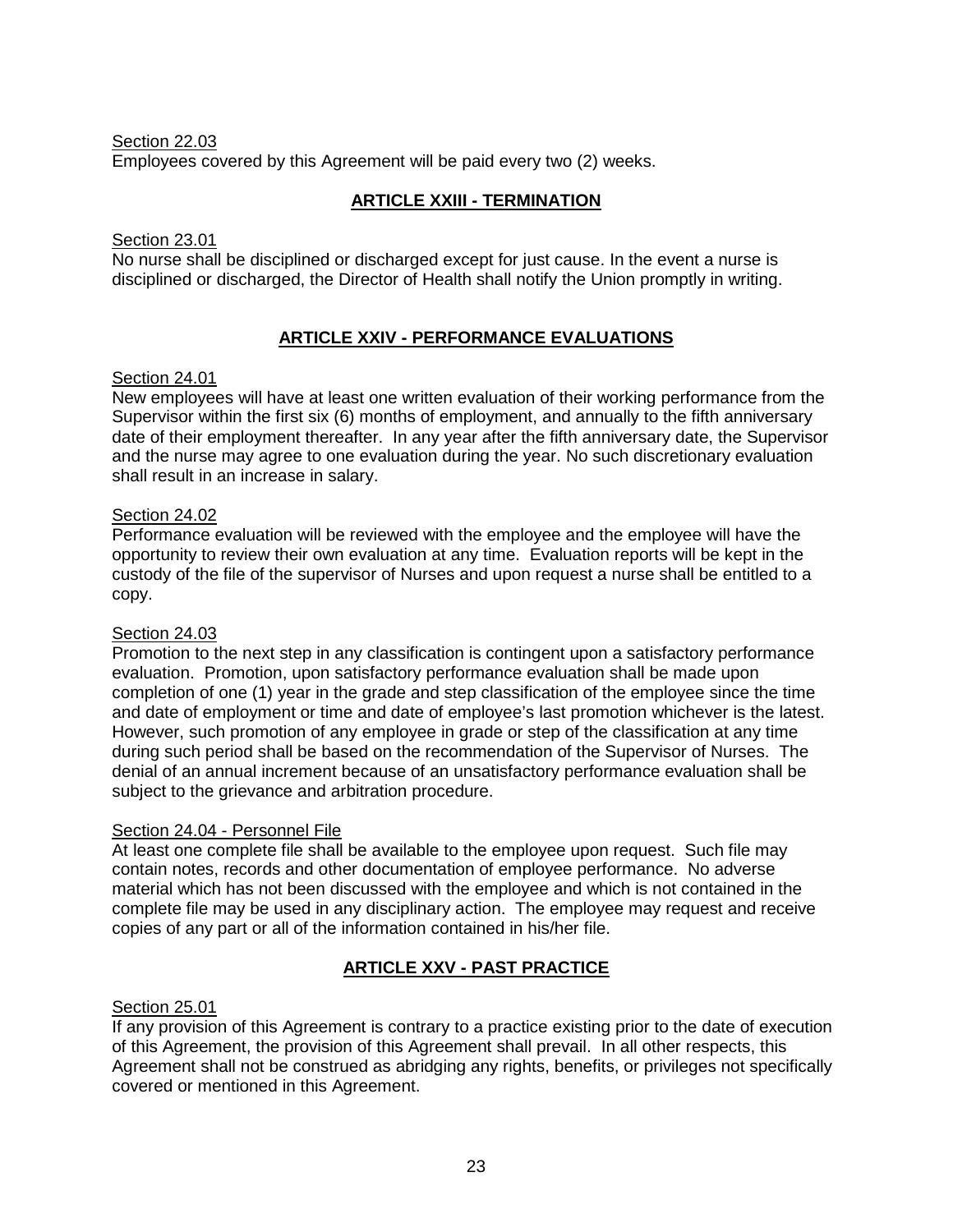# **ARTICLE XXVI - MILITARY LEAVE**

#### Section 26.01

Military leave without pay shall be granted in accordance with the provisions of the Federal Law governing same.

# **ARTICLE XXVII - UNION ACTIVITIES - BUSINESS LEAVE**

#### Section 27.01

The union shall be allotted three (3) working days with pay every year commencing July 1, 1981, for seminars, conventions, and other Union business meetings.

# **ARTICLE XXVIII - DURATION**

#### Section 28.01

This Agreement shall remain in full force and effect from July 1, 2014, to June 30, 2020, and thereafter for successive periods of one year unless either party shall on or before the February 1st prior to the expiration, serve written notice on the other party of its desire to terminate, modify, change, or amend this Agreement. In the event such notice is given, the parties will meet during that period for the purpose of negotiating the terms and conditions of an amended

IN WITNESS WHEREOF, the parties have executed this Agreement by their duly authorized representatives this  $17^{th}$ day of October, 2017.

LESAN

Town of Fairfield Dieorre dongo

AFT Nurses and Health Professionals-AFT Connecticut, A.E.L. - C.I.O, Unit 34

President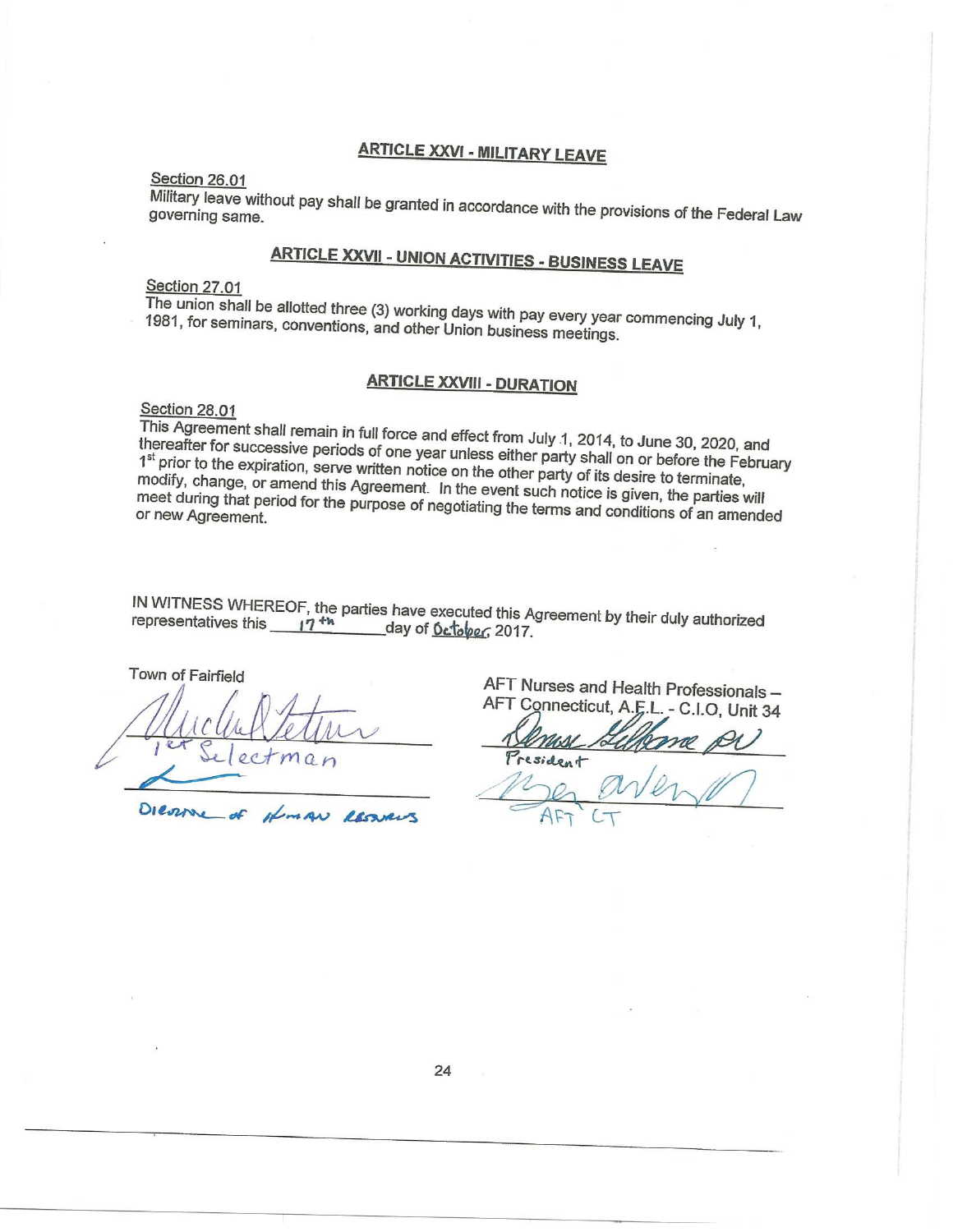#### **APPENDIX A**

#### **Classification and Salary Schedule**

This salary schedule reflects 191 work days: 182 student days 8 summer workdays and 1 Election Day. Any additional days above 191 workdays shall be compensated at the per diem rate and any reduction in work days below 191 shall result in a salary reduction at the per diem rate. The salary schedule reflects 1634.5 hours for 10 month employees (37.5 hours per week times 43.6 weeks paid) and 1950 hours for 12 month employees (37.5 hours per week times 52 weeks paid). Longevity amounts will increase each year by the general wage increase percentages.

# **APPENDIX A 2.00% SALARY SCHEDULE JULY 1, 2014 - JUNE 30, 2015**

|                            | <b>INITIAL</b> | STEP <sub>1</sub> | STEP <sub>2</sub> | STEP <sub>3</sub> | STEP <sub>4</sub> | STEP <sub>5</sub> |
|----------------------------|----------------|-------------------|-------------------|-------------------|-------------------|-------------------|
| N <sub>5</sub>             | \$42,400       | \$43,502          | \$45,584          | \$47,992          | \$50,873          | \$53,922          |
| <b>PT HOURLY</b>           | \$25.94        | \$26.63           | \$27.95           | \$29.28           | \$31.13           | \$32.98           |
| N <sub>6</sub>             | \$43,196       | \$44,314          | \$46,492          | \$48,777          | \$51,706          | \$54,807          |
| <b>PT HOURLY</b>           | \$26.41        | \$27.10           | \$28.44           | \$29.84           | \$31.63           | \$33.52           |
| <b>LPN</b>                 | \$31,668       | \$32,536          | \$34,104          | \$35,782          | \$37,927          | \$40,204          |
| <b>PT HOURLY</b>           | \$19.37        | \$19.91           | \$20.87           | \$21.87           | \$23.21           | \$24.61           |
| <b>NURSING COORDINATOR</b> | \$56,360       | \$57,467          | \$60,667          | \$63,645          | \$67,474          | \$71,524          |
| <b>PT HOURLY</b>           | \$28.93        | \$29.50           | \$31.14           | \$32.66           | \$34.61           | \$36.70           |

#### **2.00% SALARY SCHEDULE JULY 1, 2015 - JUNE 30, 2016**

|                            | <b>INITIAL</b> | STEP <sub>1</sub> | STEP <sub>2</sub> | STEP <sub>3</sub> | STEP <sub>4</sub> | STEP <sub>5</sub> |
|----------------------------|----------------|-------------------|-------------------|-------------------|-------------------|-------------------|
| N5                         | \$43,248       | \$44,372          | \$46,495          | \$48,952          | \$51,891          | \$55,001          |
| <b>PT HOURLY</b>           | \$26.46        | \$27.16           | \$28.51           | \$29.87           | \$31.75           | \$33.64           |
| N <sub>6</sub>             | \$44,060       | \$45,200          | \$47,422          | \$49,753          | \$52,740          | \$55,903          |
| <b>PT HOURLY</b>           | \$26.94        | \$27.64           | \$29.01           | \$30.44           | \$32.26           | \$34.19           |
| <b>LPN</b>                 | \$32,301       | \$33,187          | \$34,786          | \$36,498          | \$38,685          | \$41,009          |
| <b>PT HOURLY</b>           | \$19.76        | \$20.31           | \$21.29           | \$22.31           | \$23.67           | \$25.10           |
| <b>NUSRING COORDINATOR</b> | \$57,487       | \$58,616          | \$61,880          | \$64,918          | \$68,823          | \$72,954          |
| <b>PT HOURLY</b>           | \$29.51        | \$30.09           | \$31.76           | \$33.31           | \$35.30           | \$37.43           |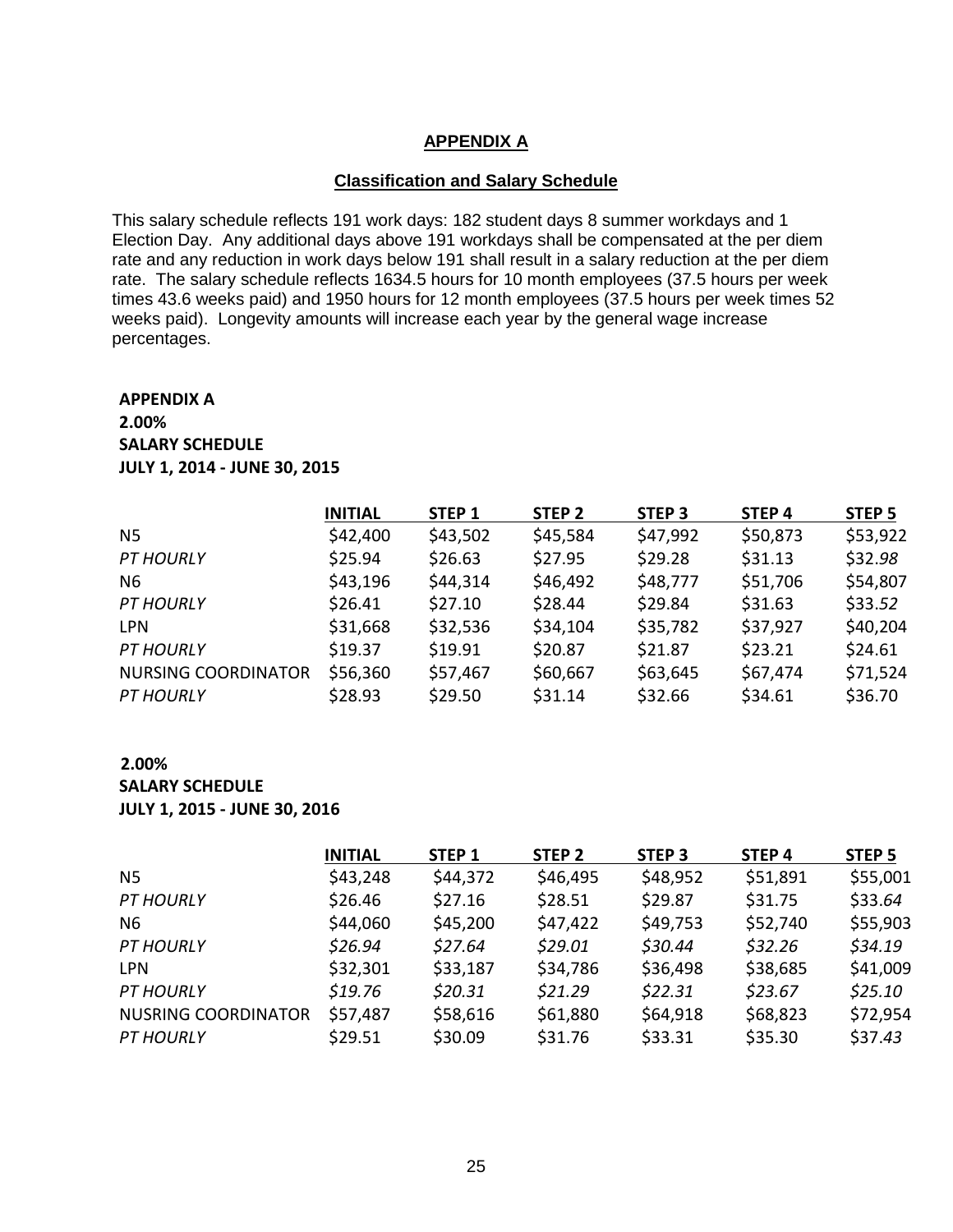# 2.00% **SALARY SCHEDULE JULY 1, 2016 - JUNE 30, 2017**

|                            | <b>INITIAL</b> | STEP <sub>1</sub> | STEP <sub>2</sub> | STEP <sub>3</sub> | STEP <sub>4</sub> | STEP <sub>5</sub> |
|----------------------------|----------------|-------------------|-------------------|-------------------|-------------------|-------------------|
| N5                         | \$44,113       | \$45,259          | \$47,425          | \$49,931          | \$52,929          | \$56,101          |
| <b>PT HOURLY</b>           | \$26.99        | \$27.71           | \$29.08           | \$30.46           | \$32.39           | \$34.31           |
| N <sub>6</sub>             | \$44,941       | \$46,104          | \$48,371          | \$50,748          | \$53,795          | \$57,021          |
| <b>PT HOURLY</b>           | \$27.48        | \$28.19           | \$29.59           | \$31.05           | \$32.91           | \$34.87           |
| <b>LPN</b>                 | \$32,947       | \$33,851          | \$35,481          | \$37,228          | \$39,459          | \$41,829          |
| <b>PT HOURLY</b>           | \$20.15        | \$20.71           | \$21.71           | \$22.75           | \$24.15           | \$25.60           |
| <b>NURSING COORDINATOR</b> | \$58,637       | \$59,789          | \$63,118          | \$66,216          | \$70,200          | \$74,414          |
| <b>PT HOURLY</b>           | \$30.10        | \$30.69           | \$32.40           | \$33.98           | \$36.01           | \$38.18           |

### **2.00%**

**SALARY SCHEDULE**

#### **JULY 1, 2017 - JUNE 30, 2018**

|                            | <b>INITIAL</b> | STEP <sub>1</sub> | STEP <sub>2</sub> | STEP <sub>3</sub> | STEP <sub>4</sub> | STEP <sub>5</sub> |
|----------------------------|----------------|-------------------|-------------------|-------------------|-------------------|-------------------|
| N <sub>5</sub>             | \$44,995       | \$46,164          | \$48,374          | \$50,930          | \$53,987          | \$57,223          |
| <b>PT HOURLY</b>           | \$27.53        | \$28.26           | \$29.60           | \$31.16           | \$33.04           | \$35.00           |
| N6                         | \$45,840       | \$47,026          | \$49,338          | \$51,763          | \$54,871          | \$58,162          |
| <b>PT HOURLY</b>           | \$28.03        | \$28.76           | \$30.18           | \$31.67           | \$33.57           | \$35.57           |
| <b>LPN</b>                 | \$33,606       | \$34,528          | \$36,191          | \$37,973          | \$40,248          | \$42,665          |
| <b>PT HOURLY</b>           | \$20.56        | \$21.13           | \$22.15           | \$23.21           | \$24.63           | \$26.12           |
| <b>NURSING COORDINATOR</b> | \$59,810       | \$60,984          | \$64,380          | \$67,541          | \$71,604          | \$75,902          |
| <b>PT HOURLY</b>           | \$30.70        | \$31.31           | \$33.05           | \$34.66           | \$36.73           | \$38.95           |

# **2.00%**

**SALARY SCHEDULE**

**JULY 1, 2018 - JUNE 30, 2019**

|                            | <b>INITIAL</b> | STEP 1   | STEP <sub>2</sub> | STEP <sub>3</sub> | STEP <sub>4</sub> | STEP <sub>5</sub> |
|----------------------------|----------------|----------|-------------------|-------------------|-------------------|-------------------|
| N <sub>5</sub>             | \$45,895       | \$47,088 | \$49,341          | \$51,948          | \$55,067          | \$58,367          |
| <b>PT HOURLY</b>           | \$28.08        | \$28.83  | \$30.19           | \$31.79           | \$33.70           | \$35.70           |
| N <sub>6</sub>             | \$46,757       | \$47,967 | \$50,325          | \$52,798          | \$55,969          | \$59,325          |
| <b>PT HOURLY</b>           | \$28.59        | \$29.33  | \$30.78           | \$32.30           | \$34.24           | \$36.28           |
| <b>LPN</b>                 | \$34,278       | \$35,218 | \$36,915          | \$38,732          | \$41,053          | \$43,519          |
| <b>PT HOURLY</b>           | \$20.97        | \$21.55  | \$22.59           | \$23.67           | \$25.12           | \$26.64           |
| <b>NURSING COORDINATOR</b> | \$61,006       | \$62,204 | \$65,668          | \$68,891          | \$73,036          | \$77,420          |
| <b>PT HOURLY</b>           | \$31.31        | \$31.93  | \$33.71           | \$35.35           | \$37.46           | \$39.73           |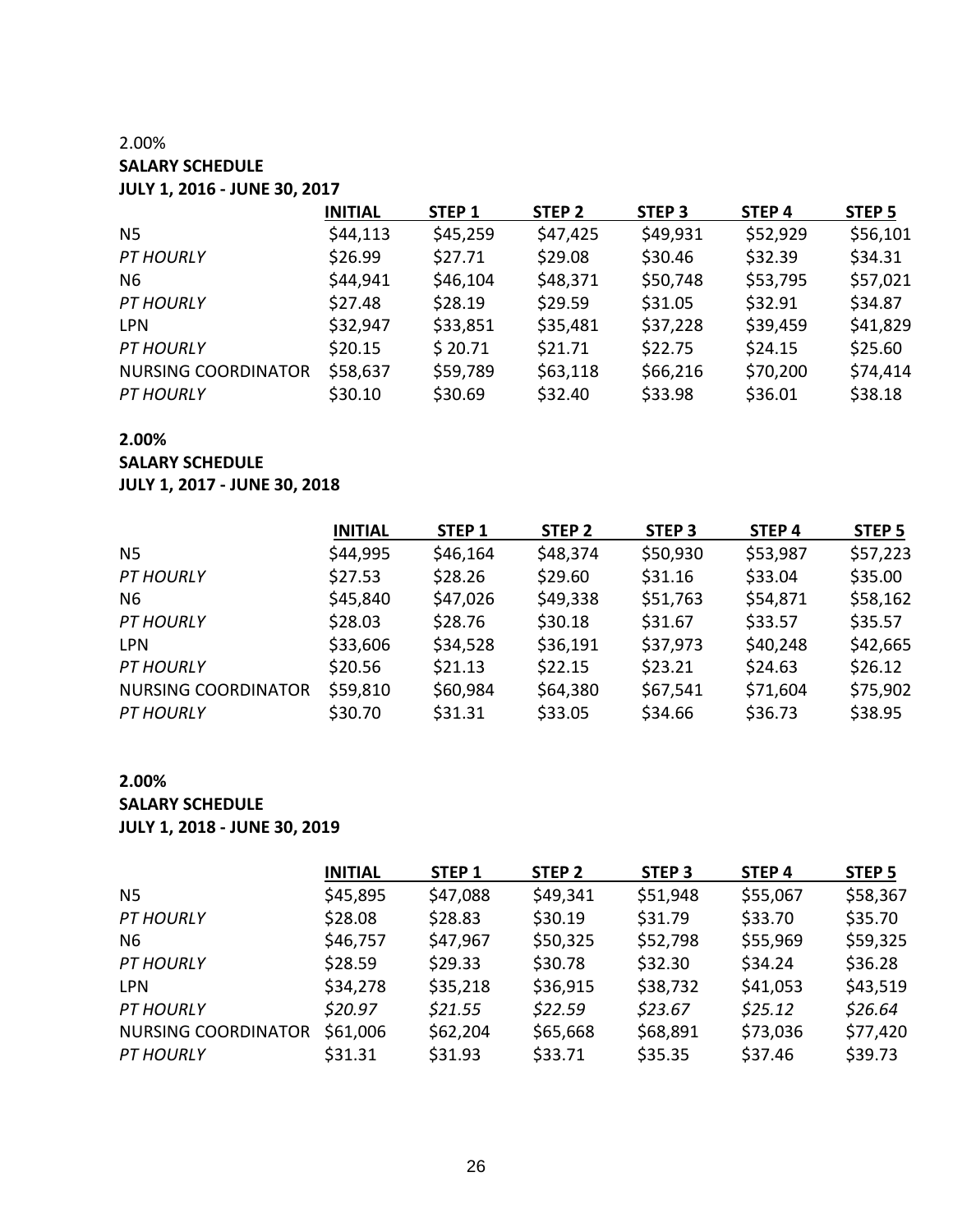# **2.00% SALARY SCHEDULE JULY 1, 2019 - JUNE 30, 2020**

|                            | <b>INITIAL</b> | STEP <sub>1</sub> | STEP <sub>2</sub> | STEP <sub>3</sub> | STEP <sub>4</sub> | STEP <sub>5</sub> |
|----------------------------|----------------|-------------------|-------------------|-------------------|-------------------|-------------------|
| N5                         | \$46,813       | \$48,029          | \$50,328          | \$52,987          | \$56,168          | \$59,534          |
| <b>PT HOURLY</b>           | \$28.64        | \$29.40           | \$30.80           | \$32.42           | \$34.37           | \$36.41           |
| N6                         | \$47,692       | \$48,926          | \$51,331          | \$53,854          | \$57,088          | \$60,511          |
| <b>PT HOURLY</b>           | \$29.16        | \$29.92           | \$31.40           | \$32.95           | \$34.92           | \$37.01           |
| <b>LPN</b>                 | \$34,964       | \$35,923          | \$37,653          | \$39,507          | \$41,874          | \$44,389          |
| <b>PT HOURLY</b>           | \$21.39        | \$21.98           | \$23.04           | \$24.15           | \$25.63           | \$27.17           |
| <b>NUSRING COORDINATOR</b> | \$62,226       | \$63,448          | \$66,981          | \$70,269          | \$74,497          | \$78,968          |
| <b>PT HOURLY</b>           | \$31.94        | \$32.57           | \$34.38           | \$36.06           | \$38.21           | \$40.52           |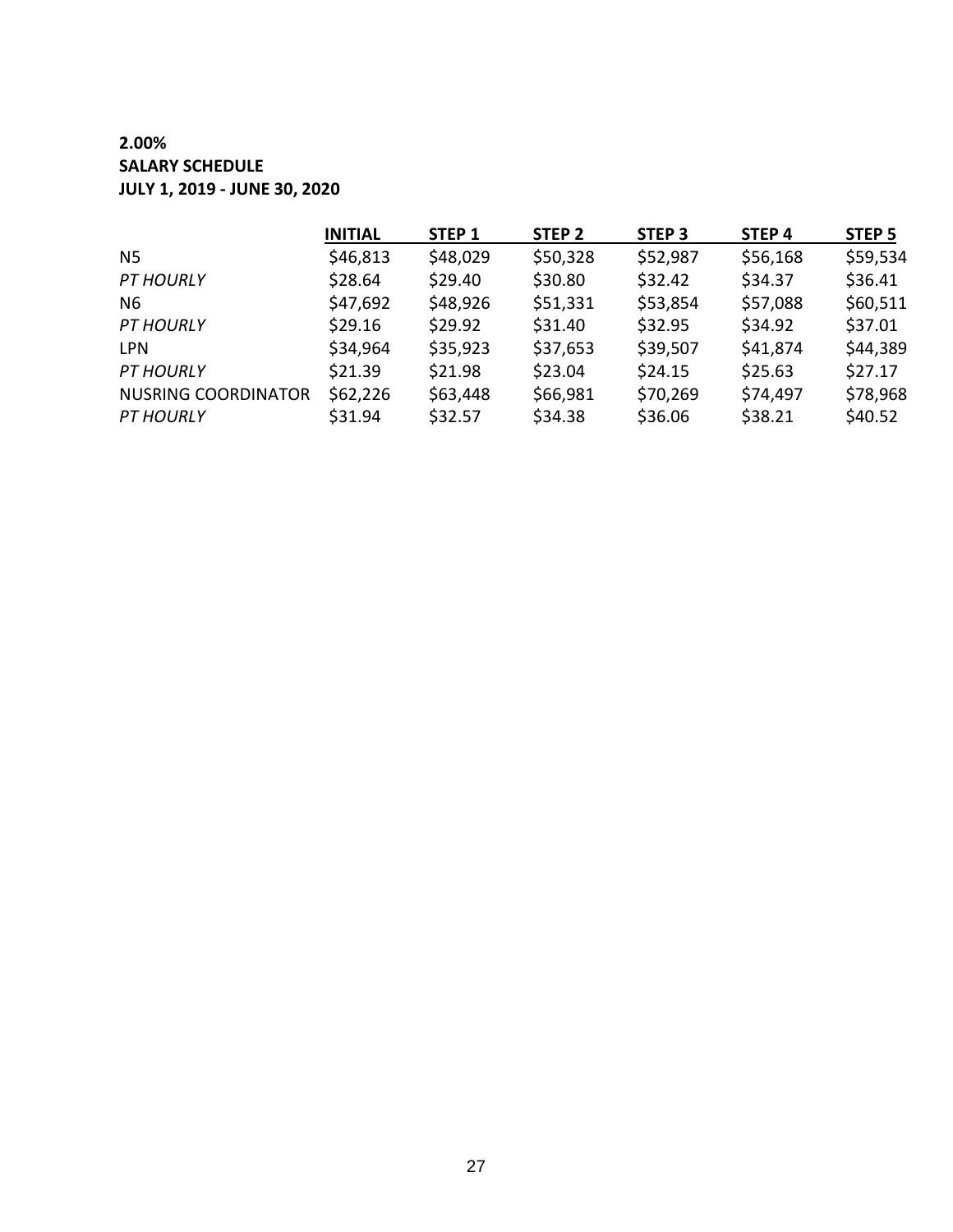# **10 MONTH LONGEVITY**

|                       | <b>10 YEARS</b> | <b>15 YEARS</b> | <b>20 YEARS</b> |
|-----------------------|-----------------|-----------------|-----------------|
| <b>EFFECTIVE DATE</b> |                 |                 |                 |
| $1$ -Jul-14           | \$1,185         | \$2,451         | \$3,632         |
| $1$ -Jul- $15$        | \$1,209         | \$2,500         | \$3,705         |
| $1$ -Jul- $16$        | \$1,233         | \$2,550         | \$3,779         |
| $1$ -Jul- $17$        | \$1,258         | \$2,601         | \$3,855         |
| $1$ -Jul- $18$        | \$1,283         | \$2,653         | \$3,932         |
| $1$ -Jul-19           | \$1,309         | \$2,706         | \$4,011         |

#### **HOURLY RATES FOR STEP 5 NURSES WITH LONGEVITY**

**10 MONTHS, FULL TIME**

|                | <b>10 YEARS</b> | <b>15 YEARS</b> |         |
|----------------|-----------------|-----------------|---------|
| $1$ -Jul- $14$ |                 |                 |         |
| <b>N5</b>      | \$33.70         | \$34.48         | \$35.20 |
| <b>N6</b>      | \$34.24         | \$35.02         | \$35.75 |
| <b>LPN</b>     | \$25.31         | \$26.09         | \$26.82 |
| $1$ -Jul- $15$ |                 |                 |         |
| <b>N5</b>      | \$34.38         | \$35.17         | \$35.91 |
| <b>N6</b>      | \$34.93         | \$35.72         | \$36.46 |
| <b>LPN</b>     | \$25.82         | \$26.61         | \$27.35 |
| $1$ -Jul- $16$ |                 |                 |         |
| <b>N5</b>      | \$35.06         | \$35.87         | \$36.63 |
| <b>N6</b>      | \$35.63         | \$36.43         | \$37.19 |
| <b>LPN</b>     | \$26.34         | \$27.15         | \$27.90 |
| $1$ -Jul- $17$ |                 |                 |         |
| <b>N5</b>      | \$35.76         | \$36.59         | \$37.36 |
| <b>N6</b>      | \$36.34         | \$37.16         | \$37.93 |
| <b>LPN</b>     | \$26.86         | \$27.69         | \$28.46 |
| $1$ -Jul- $18$ |                 |                 |         |
| <b>N5</b>      | \$36.48         | \$37.32         | \$38.11 |
| <b>N6</b>      | \$37.06         | \$37.91         | \$38.69 |
| <b>LPN</b>     | \$27.40         | \$28.24         | \$29.03 |
| $1$ -Jul- $19$ |                 |                 |         |
| <b>N5</b>      | \$37.21         | \$38.07         | \$38.87 |
| <b>N6</b>      | \$37.81         | \$38.66         | \$39.47 |
| <b>LPN</b>     | \$27.95         | \$28.81         | \$29.61 |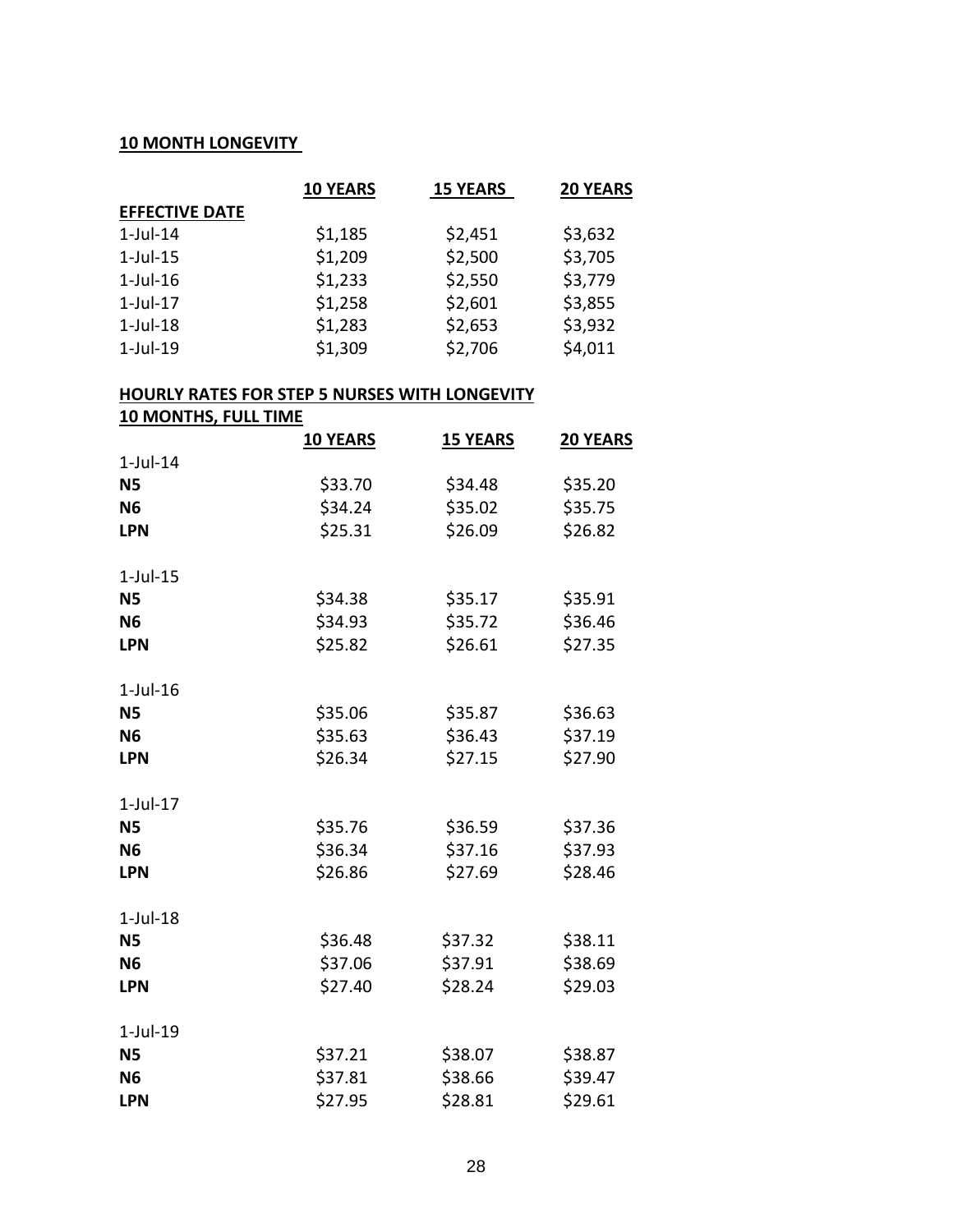#### **12 MONTH LONGEVITY**

|                | <b>10 YEARS</b> | <b>15 YEARS</b> | <b>20 YEARS</b> |
|----------------|-----------------|-----------------|-----------------|
| $1$ -Jul- $14$ | \$1,466         | \$3,034         | \$4,499         |
| $1$ -Jul- $15$ | \$1,495         | \$3,095         | \$4,589         |
| $1$ -Jul- $16$ | \$1,525         | \$3,157         | \$4,681         |
| $1$ -Jul- $17$ | \$1,556         | \$3,220         | \$4,775         |
| $1$ -Jul- $18$ | \$1,587         | \$3,284         | \$4,871         |
| $1$ -Jul- $19$ | \$1,619         | \$3,350         | \$4,969         |

#### **HOURLY RATES FOR NURSING COORDINATORS WITH LONGEVITY**

| <b>12 MONTHS - FULL TIME</b> |                 |                 |                 |
|------------------------------|-----------------|-----------------|-----------------|
|                              | <b>10 YEARS</b> | <b>15 YEARS</b> | <b>20 YEARS</b> |
| $1$ -Jul-14                  | \$37.43         | \$38.24         | \$38.99         |
| $1$ -Jul- $15$               | \$38.18         | \$39.00         | \$39.77         |
| $1$ -Jul- $16$               | \$38.95         | \$39.78         | \$40.61         |
| $1$ -Jul-17                  | \$39.73         | \$40.58         | \$41.38         |
| $1$ -Jul-18                  | \$40.52         | \$41.39         | \$42.20         |
| $1$ -Jul-19                  | \$41.33         | \$42.22         | \$43.05         |

# **PART TIME**

|                  | <b>10 YEARS</b> | <b>15 YEARS</b> |       | <b>20 YEARS</b> |
|------------------|-----------------|-----------------|-------|-----------------|
| 1-Jul-14 $\oint$ | $710 \;$ \$     | 1,346           | 1,994 |                 |
| $1$ -Jul-15 \$   | 724 \$          | 1,373           | 2,034 |                 |
| $1$ -Jul-16 \$   | 739 \$          | 1,400           | 2,075 |                 |
| $1$ -Jul-17 \$   | 753 \$          | 1,428           | 2,117 |                 |
| $1$ -Jul-18 \$   | 769 \$          | 1,457           | 2,159 |                 |
| $1$ -Jul-19 \$   | 784 \$          | 1,486           | 2,202 |                 |

#### **10 MONTH, PART TIME WITH LONGEVITY**

| <b>10 YEARS</b>                        |                  | <b>15 YEARS</b>  | <b>20 YEARS</b>            |
|----------------------------------------|------------------|------------------|----------------------------|
| <b>PT SALARY</b>                       | <b>HRLY RATE</b> | <b>PT SALARY</b> | <b>HRLY RATE PT SALARY</b> |
| <b>HRLY RATE</b>                       |                  |                  |                            |
| $1$ -Jul-14                            |                  |                  |                            |
| 28,621.00 \$ 33.82<br>\$.<br><b>N5</b> |                  | 29,257.00<br>S.  | \$<br>34.57                |
| 29,905.00<br>\$.                       | 35.34            |                  |                            |
| 29,078.00 \$<br>\$.<br>N <sub>6</sub>  | 34.36            | 29,714.00<br>S.  | \$<br>35.11                |
| 30,362.00                              | 35.88            |                  |                            |
| Ŝ.<br>21,538.00 \$<br><b>LPN</b>       | 25.45            | 22,174.00        | \$<br>26.20                |
| 22,822.00                              | 26.97            |                  |                            |